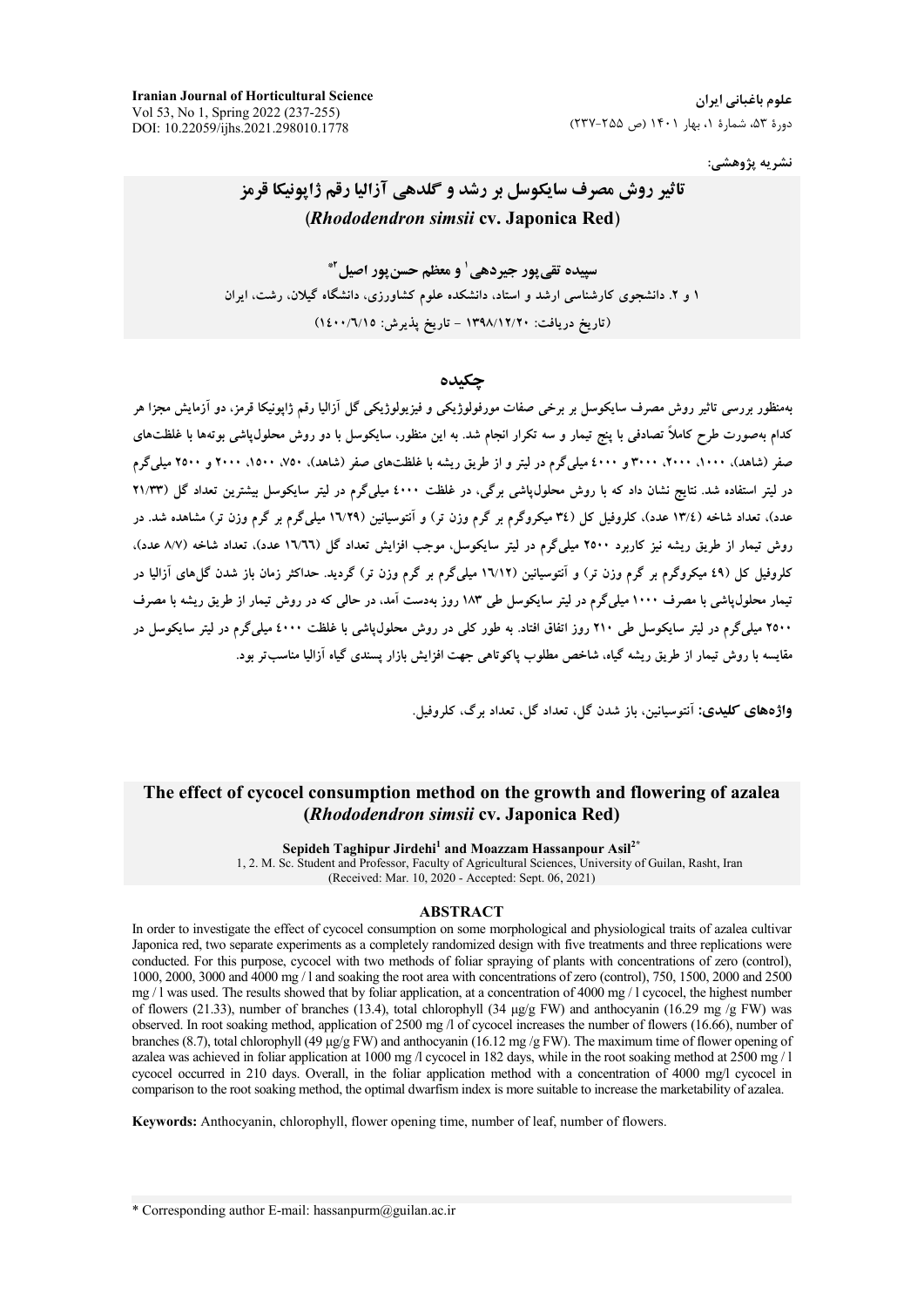هستند که از بیوسنتز جیبرلین جلوگیری به عمل . (Rademacher, 2015; Shekari et al., 2005). میزان تاثیر تنظیم کنندههای رشد بستگی به زمان و روش به كار بردن، غلظت، نوع جنس و گونه و اندام هدف گیاه مورد نظر دارد (Kazemi et al., 2014). در حال حاضر حدود ۴۰ نوع تنظيم كننده رشد بهصورت مجزا يا ترکیبی مورد استفاده قرار میگیرد ( Rademacher, 2015). كاربرد خارجي تنظيم كنندهها سبب بهبود بخشیدن صفاتی می شود که از نظر اقتصادی و بازار Sajjad et ) پسندی از اهمیت ویژهای برخوردار هستند al., 2017). سايكوسل (cycocel) با نام عمومى كلرمكوات، مادهاى همانند كولين (Choline) مى باشد كه از متابولیسم جیبرلین جلوگیری کرده و به عنوان ترکیب ضد جيبرلين نيز شناخته شده است. اين ماده تقسيم و طویل شدن سلول در بافتهای گیاهی را کند کرده و ارتفاع گیاه را کنترل می کند (Radmacher, 2015). از ویژگی سایکوسلها این است که می توانند سبب باز و بسته شدن روزنهها شوند بدون آنكه تاثيري روى ميزان تنفس گیاه داشته باشند که در نتیجه این امر سبب کاهش حساسیت به خشکی و سرمازدگی می شود (Davis et al., 1988). سايكوسل يك بازدارنده جيبرلين و تنظیم کنندهی رشد برای گیاهان زینتی فضای آزاد است که سبب افزایش زیبایی گیاهان تولید شده و همچنین افزایش ماندگاری آنها در طول دوره پس از برداشت وحمل ونقل میشود. گیاهان تیمار شده با سایکوسل، گیاهانی فشردهتر با میان گرههای کوتاهتر و ساقههای قطورتر و برگهای سبزتر هستند ( ,Bhat et al 2011). با توجه به موارد ذکر شده، دستیابی به روشهایی که ضمن کاهش ارتفاع گیاه، کیفیت گل را در حد مطلوب نگه دارد لازم و ضروری است. نتایج یک تحقیق روی گل آهار نشان داد کاربرد سایکوسل که در غلظتهای ۱۰۰۰ و ۲۰۰۰ میلی گرم در لیتر بهصورت محلول یاشی انجام شد توانست، در غلظت ۲۰۰۰ میلی گرم در لیتر سبب افزایش دوره گلدهی، کاهش ارتفاع گیاه و میزان کلروفیل کل شود ( Taherpazir & Hashemabadi, 2016). نتايج تحقيق ديگرى نشان داد که استفاده از سایکوسل بهصورت محلولپاشی در گل

همیشه بهار منجر به افزایش تعداد گل، کاهش ارتفاع

#### مقدمه

آزالیا با نام علمی Rhododendron simsiiمتعلق به تیره Ericaceae میباشد که به چند دسته زود گل، بین گل و Ghasemi Ghahssareh , 2005) دير گل تقسيم مي شوند & Kafi). یکی از جنبههای زینتی مهم در آزالیا تنوع بالای رنگ گلهای آن است که در گونههای مختلف با رنگ های بسیار متفاوت دیده می شود از جمله رنگ های آن سفید، زرد، صورتی، قرمز، قرمز تیره و بنفش میباشد و ارزش تولیدی آزالیا به تولید و باز شدن همزمان گلها می باشد (Liu et al., 2016). این گیاه از حدود یک قرن پیش در کشور آمریکا کشت میشد و بهعلت کندی رشد و هزینههای زیاد تولید، به گیاهانی با قیمت بالا تبدیل شده است (Brickell, 1995). تمامی گونههای این خانواده، خاکهایی با pH کم و اشباع از هوموس، که سبب افزایش دسترسی گیاه به آهن میشود را ترجیح مي دهند (Larson, 1985). آزاليا فاقد گل آذين اختصاصی می باشد به همین دلیل گلهای آن بهصورت چتر یا خوشهای از جوانه گلها نمود پیدا میکنند .(Kogel, 1994)

یکی از مسائل مهم در آزالیا طول شاخهها و تراکم گلها میباشد. به همین دلیل برای کنترل فاصله میان-گرمها و افزایش تعداد جوانههای گل از تنظیم کنندههای رشد از جمله پاکلوبوترازول و سایکوسل استفاده میشود. از جمله اثرات این تنظیم کنندهها می توان به تسریع در گلانگیزی در شرایط روز کوتاه و نیز افزایش تعداد گل اشاره کرد (Dole & Wilkins, 1999). گیاهان با دوره رشد رویشی کوتاهتر با استفاده از تنظیم کنندههای رشد مجبور به گلدهی می شوند (Christiaens et al., 2010). این ترکیبات اگرچه بیشتر بهجهت کنترل ارتفاع گیاهان زینتی به کار برده میشوند، اما ممکن است تعداد شاخه-های جانبی را نیز افزایش داده و یا از رشد شاخههای رویشی که در زیر گل توسعه می یابند جلوگیری کرده و در نتيجه آن گلآذين بزرگتر شود. همچنين اين ترکیبات می توانند منجر به افزایش رنگ سبز برگها و میزان کلروفیل، افزایش رنگدانههای زرد در گلها و افزایش ریشهدهی قلمهها در گیاهان شوند ( Karlovic et al., 2004). در بین مواد کندکننده رشد گیاهی که مورد استفاده قرار میگیرند، عمومیترین آنها ترکیباتی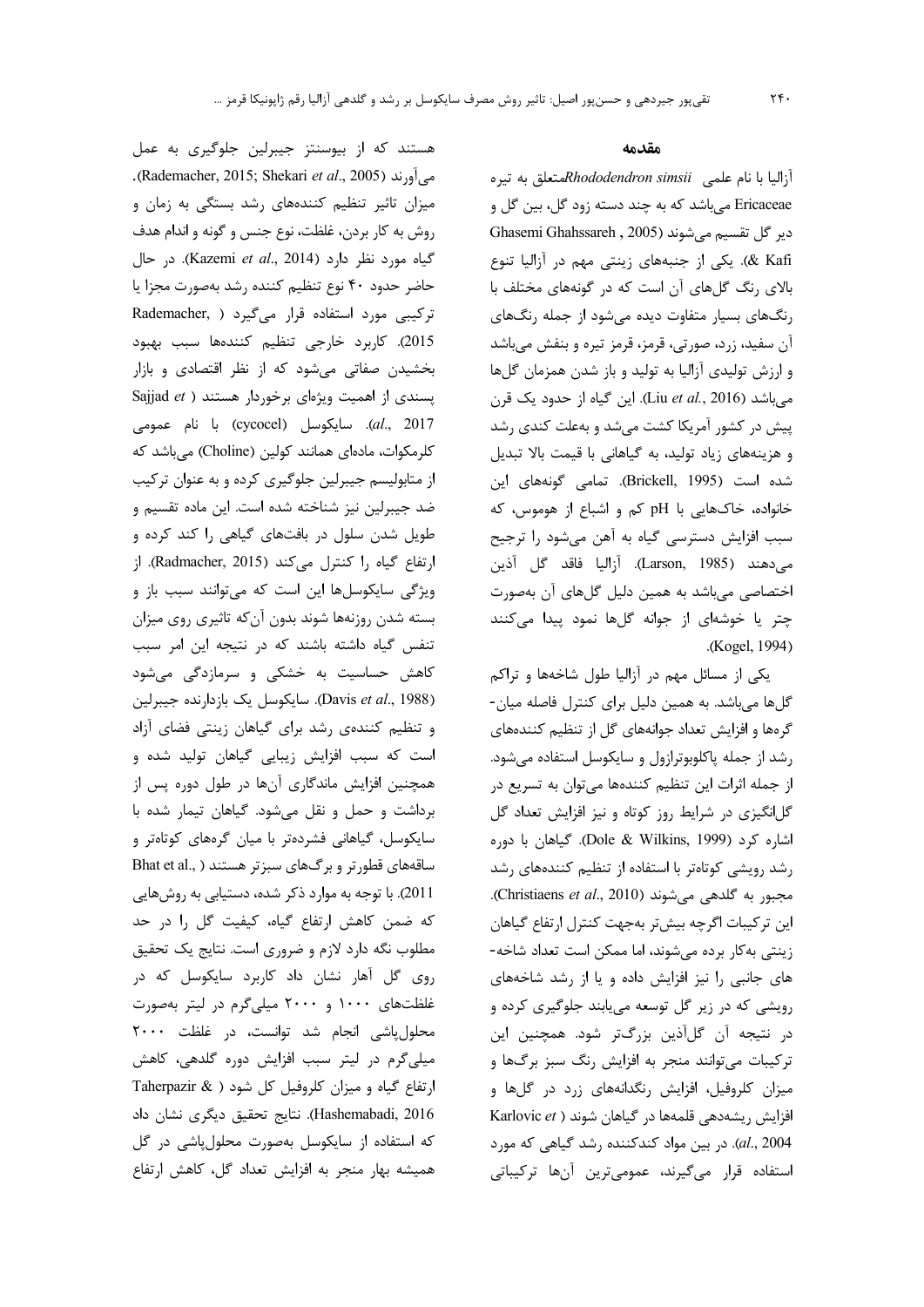گیاه نسبت به گیاه شاهد و افزایش کاروتنوئید و دوره گلدهی شد (,.2014 Kazemi et al). كاهش ارتفاع گیاه داوودي (Karlovic et al., 2004) و گل جعفري (Rajyalakshmi & Rajasekhar., 2014) در اثر محلول پاشی با سایکوسل گزارش گردید. با توجه به مطالب ارائه شده و اهمیت نقش سایکوسل بهعنوان یکی از عوامل تعدیل کننده رشد گیاهی، هدف از پژوهش حاضر بررسی تاثیر غلظتهای مختلف سایکوسل بر برخی صفات رویشی گیاه آزالیا بود تا بتوان گیاهانی با ارتفاع کوتاهتر، گلهای بیشتر و بازارپسندی مناسبتر تولید کرد.

### مواد و روشها

این پژوهش از فروردین ۱۳۹۷ تا فروردین ۱۳۹۸ در گلخانه تحقیقاتی دانشگاه گیلان در قالب طرح کاملاً تصادفی در دو آزمایش مجزا هر یک شامل پنج تیمار و برای هر تیمار سه تکرار و در هر تکرار چهار گلدان در نظر گرفته شد. در این پژوهش قلمههای ریشهدار شده آزالیا رقم ژاپونیکای قرمز، از تولید کننده معتبر تهیه شد و به گلخانه تحقیقاتی منتقل شدند. قلمههای ریشهدار یکنواخت و بدون هر گونه بیماری، در گلدانهایی با قطر دهانه ۱۷ سانتی متر کاشته شدند. پیش از پر کردن گلدانها، در آغاز گلدانهای خالی وزن شدند و همهی گلدانها با میزان برابری از بستر کشت حاوی خاکبرگ سوزنی برگان، پیت ماس و پرلیت به نسبت حجمی ۵:۲:۱ پر شدند و سپس به کشت قلمههای ریشه دار اقدام گردید (Christiaens et al., 2010). پس از استقرار قلمهها در بستر مورد نظر، گلدانها به داخل گلخانه با متوسط دمای روزانه و دمای شبانه به ترتیب ١٨ و ١٣ درجه سانتیگراد و رطوبت ۸۰-۶۰ درصد منتقل شدند. در طول دوره پرورش گیاهان در گلخانه، برای حفظ دما در دامنه ۱۶ تا ۱۸درجه سیلیسیوس از شوفاژ در هوای Abbasi et al., ) سرد و کولر در هوای گرم استفاده شد 2018). برای حفظ رطوبت نسبی در دامنه ۷۰ تا ۸۰ درصد از دستگاه تهویه در شرایط رطوبت نسبی بالا و آبپاشی کف سالن در شرایط رطوبت نسبی پایین استفاده شد (Mashahiri & Hassanpour Asil, 2016). پیش از كاشت قلمهها نمونه مخلوط بستر در آزمايشگاه تخصصى

خاک، آب و گیاه بابل مورد آنالیز شیمیایی قرار گرفت که نتايج آن در جدول ١ آورده شده است. سايكوسل مورد استفاده در این آزمایش از شرکت Sigma-Aldrich ژاپن با خلوص ۹۸٪ تهیه گردید. در این آزمایش از دو روش تیمار بهصورت مجزا استفاده شد که شامل سه دوره محلول پاشی برگی و تیمار از طریق ریشه بود. هر کدام از این دو روش، شامل ۵ غلظت سایکوسل بود. در روش محلول پاشی برگی، غلظتها شامل صفر، ١٠٠٠، ٢٠٠٠، ۳۰۰۰ و ۴۰۰۰ میلیگرم در لیتر و در روش تیمار از طريق ريشه غلظتها شامل صفر، ٧۵٠، ١۵٠٠، ٢٠٠٠ و ۲۵۰۰ میلیگرم در لیتر بود. قلمههای ریشهدار شده که در این آزمایش مورد استفاده قرار گرفتند اولین بار در اوایل خرداد ماه و دومین بار در اواسط مرداد هرس شدند (Christiaens et al., 2015). حدود ۴ ماه پس از کشت قلمهها وبا ظهور اولین نشانههای رشد جوانهها، تیمار سايكوسل انجام شد (Christiaens et al., 2015). محلول یاشی با استفاده از سمیاش تلمبهای دستی انجام شد و تیمار خاکی از طریق ریشه نیز با استفاده از آبپاش دستی صورت گرفت (Grossi et al., 2005). در روش خاکي که محلول به بستر خاکي اضافه شد، به هر گلدان ۱۵۰ سی سی محلول سایکوسل افزوده شد به گونهای که هیچ هرزآبی از زیر گلدان خارج نشود. در روش محلول پاشی نیز ۱۳۰۰ میلی لیتر به ۹ گلدان داده شد، یعنی به هر گلدان حدود ۱۴۴ سی سی اضافه گردید. بعد از شروع غنچهدهی یعنی ماه آبان، نمونهبرداریها آغاز شد. صفات اندازهگیری شده در این پژوهش عبارت بودند از ارتفاع گیاه که به وسیله خطکش برحسب سانتیمتر اندازهگیری شد. زمان غنچهدهی و زمان باز شدن گل و همچنین تعداد برگ، تعداد شاخه و تعداد گل تا پایان Shoa Kazemi et al., ) دوره کشت شمارش و ثبت شد 2014). محتوای کلروفیل کل برگ با روش Arnon (1949) وبا استفاده از دستگاه اسپکتروفتومتر (مدل PG Instruments Ltd. T80+ كشور انگليس) اندازهگيري شد. میزان آنتوسیانین گلبرگ از روش اختلاف جذب در pHهای مختلف با استفاده از روش اسپکتروفتومتری اندازەگىرى شد (Rapisarda et al., 2000).

در پایان آزمایش، تجزیه دادههای به دست آمده با استفاده از نرمافزار آماری SAS (۹/۱) و مقایسه میانگین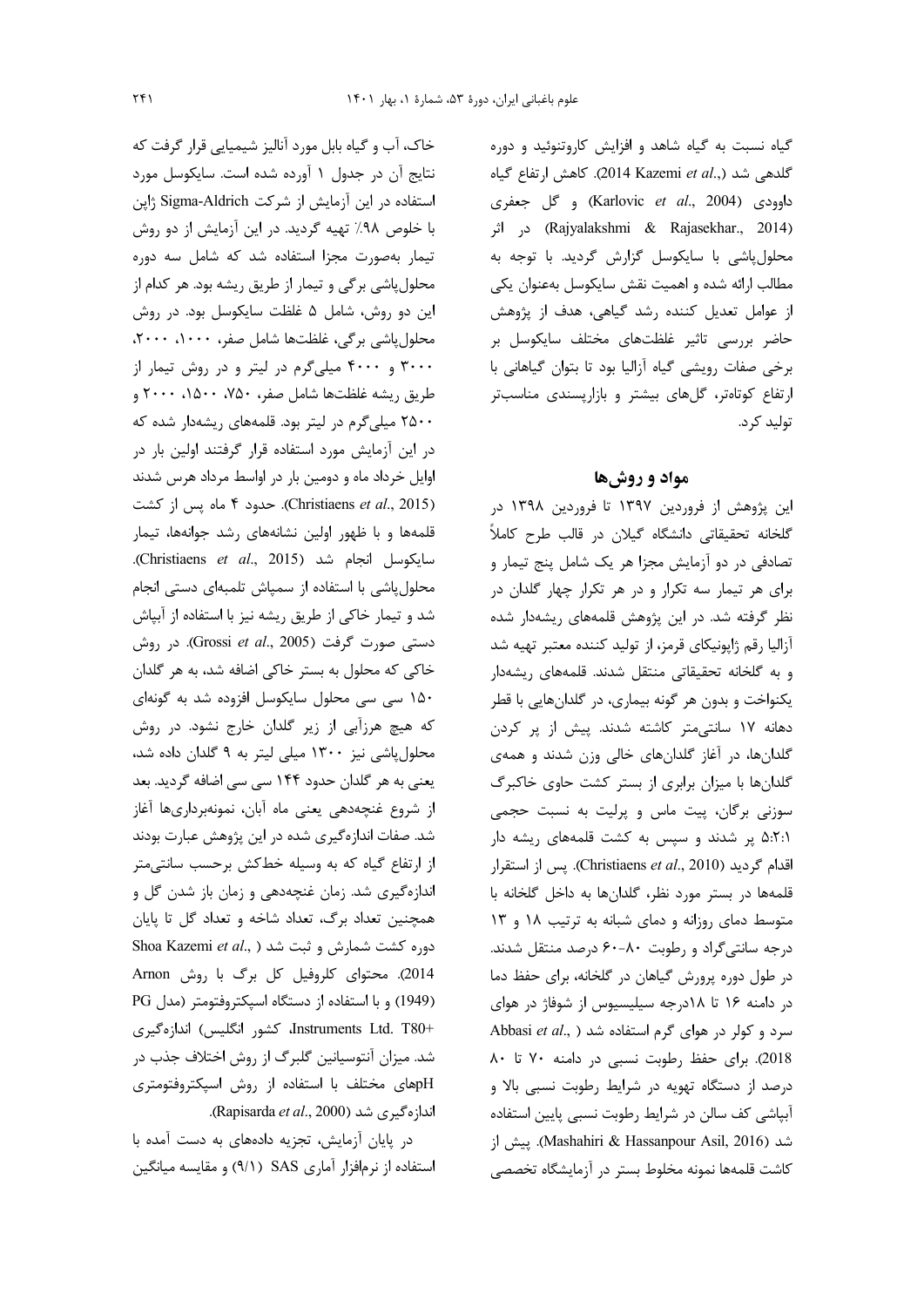شاهد و غلظتهای ۷۵۰ و ۱۵۰۰ میلی گرم در لیتر تفاوت معنى دارى از نظر زمان غنچه دهى مشاهده نشد. یکی از کارهای حائز اهمیت در تولید گیاهان زينتي، به تاخير انداختن گلدهي يا بهعبارت ديگر كند نمودن روند گلدهی در این گیاهان است. به گونهای که زمان گلدهی و عرضه به بازار را مدیریت نمود و منافع اقتصادی تولید کننده را دنبال کرد. کندکنندههای رشد در بسیاری از گونههای زینتی به-عنوان بازدارندههای بیوسنتز جیبرلین عمل می کنند و به این طریق بر فرآیند گلدهی اثر می گذارند ( Pharis 285 ,& King, 88). همچنین به کار گیری غلظتهای زیاد کندکنندههای رشد، می تواند موجب تاخیر در زمان گلدهی شود. بنابراین نوع تاثیر سایکوسل نیز تحت تاثیر گونه، غلظت و شیوهی کاربرد قرار دارد. جیبرلین بهعلت نقشی که در تولید و تنظیم محرکهای گلدهی دارد، موجب تسریع گلدهی می شود و از آنجایی که که سايكوسل بازدارندەي سنتز جيبرلين است، زمان گلدهی به تاخیر افتاد (Taha, 2012). نتایج تحقیق دیگر نشان داد که، غلظتهای ۲۰۰۰ و ۳۰۰۰ میلی گرم در لیتر سایکوسل در گل همیشهبهار موجب تاخير در زمان گلدهي شد (Azzazt et al., 2007). در پژوهشي که روي گياهان زنبق (Taha, 2012) و جعفری (Imran Khan et al., 2012) صورت گرفته بود نشان داده شد که، کاربرد سایکوسل موجب تاخیر در زمان گلدهی زنبق و جعفری می شود. همچنین استفاده از سایکوسل به شیوهی خیساندن، موجب تاخير در زمان گلدهي در گياه داوودي شد ( Koriesh

et al., 1989) كه با نتايج اين تحقيق هم راستا بود.

دادهها با استفاده از روش توکی استفاده شد و نمودارهای مربوطه با استفاده از نرمافزار Excel (۲۰۱۰) رسم شد.

جدول ١. نتايج آناليز شيميايي بستر مورد استفاده در آزمايش. Table 1. Results of chemical analysis of substrate used in the experiment

| used in the experiment. |         |       |      |              |     |  |  |  |
|-------------------------|---------|-------|------|--------------|-----|--|--|--|
| Characteristics         | $P($ %) | $\%$  | (%)  | EC<br>(ds/m) | pH  |  |  |  |
| Media                   | N 09    | 1 O 1 | 0.81 | $\Omega$     | 4.6 |  |  |  |

### نتايج و بحث

زمان غنچه دهی نتایج جدول تجزیه واریانس نشان داد که در روش محلول یاشی برگی و روش تیمار از طریق ریشه گیاه (جدول ٣) اثر سايكوسل بر شاخص زمان غنچەدھى در گیاه آزالیا معنی دار (P<۰/۰۱) شد. همچنین نمودار مقایسه میانگین نشان داد، در روش محلول پاشی برگی (شكل ١) زودترين زمان غنچەدهى در گياه آزاليا مربوط به شاهد با میانگین ۱۲۹روز و دیرترین زمان غنچەدهى با ميانگين ١۵٣روز در تيمار ١٠٠٠ میلیگرم در لیتر سایکوسل مشاهده شد، همچنین بین غلظتهای ۳۰۰۰ و ۴۰۰۰ میلی گرم در لیتر سایکوسل تفاوت معنی داری از نظر زمان غنچهدهی مشاهده نشد. مقایسه میانگین اثر سایکوسل (شکل ۲) در روش تیمار از طریق ریشه، نشان داد که زودترین زمان غنچهدهی در گیاه آزالیا مربوط به شاهد با میانگین ۱۳۲روز و دیرترین زمان غنچهدهی با میانگین ۱۷۲روز در تیمار ۲۵۰۰ میلیگرم در لیتر سايكوسل مشاهده شد، بهعبارت ديگر سايكوسل موجب تاخیر در زمان غنچهدهی شد اما بین گیاهان



Figure 1. Mean comparison effect of cycocel spraying on budding time of zalea (Rhododendron simsii cv. Japonica Red).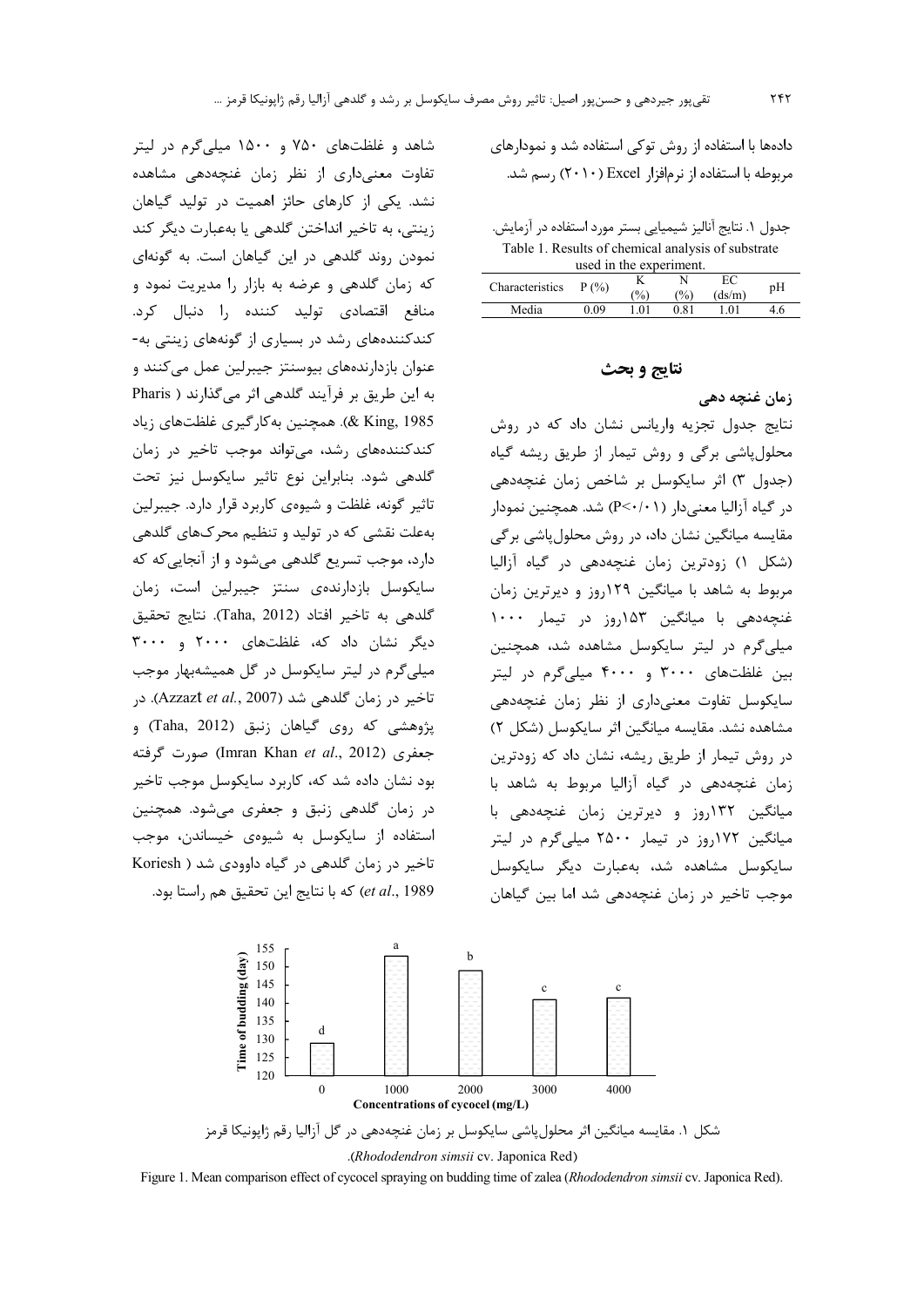

شکل ۲. مقایسه میانگین اثر سایکوسل از طریق ریشه بر زمان غنچهدهی در گل آزالیا رقم ژاپونیکا قرمز (Rhododendron simsii cv. Japonica Red). Figure 2. Mean comparison effect of cycocel root soaking on budding time of azalea (Rhododendron simsii cv. Japonica Red).

پژوهشی که بر روی گیاه داوودی انجام گرفت نشان داده شد که کاربرد سایکوسل با غلظت ۱۵۰۰ میلی گرم در ليتر موجب تاخير در زمان باز شدن گل گرديد (Kudmate et al., 2016) كه با نتايج بدست آمده از اين تحقيق همخواني دارد.

### تعداد گل

نتایج جدول تجزیه واریانس نشان داد که در روش محلول پاشی برگی (جدول ۲) و روش تیمار از طریق ريشه گياه (جدول ٣) اثر سايكوسل بر شاخص تعداد گل در گیاه آزالیا معنیدار (P<·/·۱) شد. همچنین نمودار مقایسه میانگین نشان داد که در روش محلول پاشی برگی افزايش غلظت سايكوسل موجب افزايش تعداد گل در گیاه آزالیا نسبت به شاهد گردید، اما تنها غلظتهای ۳۰۰۰ و ۴۰۰۰ میلی گرم در لیتر سایکوسل اختلاف معنی داری با شاهد داشتند (شکل ۵). یافتههای موجود در روش محلولپاشی برگی (شکل ۵) نشان داد که بیشترین تعداد گل در تیمار ۴۰۰۰ میلی گرم در لیتر سایکوسل با میانگین ۲۱/۳۳ عدد و کمترین تعداد آن با میانگین ۸/۶۶ عدد در شاهد مشاهده شد، که نسبت به تيمار بدون مصرف سايكوسل افزايش قابل ملاحظهاى نشان داد. نمودار مقایسه میانگین در روش تیمار از طریق ریشه (شکل ۶) نشان داد، بیشترین تعداد گل در تیمار ٢۵٠٠ ميلي گرم در ليتر سايكوسل با ميانگين ١۶/۶۶ عدد و کمترین تعداد آن با میانگین ۱۰/۳۳ عدد در شاهد مشاهده شد، که نسبت به تیمار بدون مصرف سایکوسل حدود ۶۱/۲ درصد افزایش نشان داد.

زمان باز شدن گل نتایج جدول تجزیه واریانس نشان داد که در روش محلول پاشی برگی (جدول ٢) و روش تیمار از طریق ريشه گياه (جدول ٣) اثر سايكوسل بر شاخص زمان باز شدن گل در گیاه آزالیا معنیدار (P<۰/۰۱) شد. نمودار مقایسه میانگین در روش محلولپاشی برگی (شکل ٣) نشان داد که زودترین زمان باز شدن گل در گیاه آزالیا مربوط به شاهد با میانگین ۱۶۹روز و دیرترین زمان باز شدن گل با میانگین ۱۸۳روز در تیمار ۱۰۰۰ میلیگرم در ليتر سايكوسل بود، همچنين غلظت ٢٠٠٠ ميلي گرم در لیتر سایکوسل نیز اختلاف معنیداری نسبت به شاهد داشت، اما بین گیاهان شاهد و غلظتهای ۳۰۰۰ و ۴۰۰۰ میلیگرم در لیتر سایکوسل تفاوت معنیداری از نظر زمان باز شدن گل مشاهده نشد. نتایج مقایسه میانگین اثر سایکوسل (شکل۴) در روش تیمار از طریق , یشه نشان داد که سطوح ۱۵۰۰، ۲۰۰۰ و ۲۵۰۰ میلیگرم در لیتر سایکوسل اختلاف معنیداری از نظر زمان باز شدن گل نسبت به گیاه شاهد داشتند. همچنین نتایج نشان داد که زودترین زمان باز شدن گل در گیاه آزالیا مربوط به شاهد با میانگین ۱۶۹روز و دیرترین زمان باز شدن گل با میانگین ۲۱۰/۶۶روز در تیمار ۲۵۰۰ میلیگرم در لیتر سایکوسل مشاهده شد، از طرفی دیگر بین غلظتهای ۲۰۰۰ و ۲۵۰۰ میلیگرم در لیتر سایکوسل تفاوت معنیداری از نظر زمان باز شدن گل مشاهده نشد. نتایج تحقیق قبلی نشان داد که میزان و روند تاثير سايكوسل تحت تاثير كونه، غلظت و شيوهي كاربرد قرار مى گيرد (Azzaz et al., 2007). در نتايج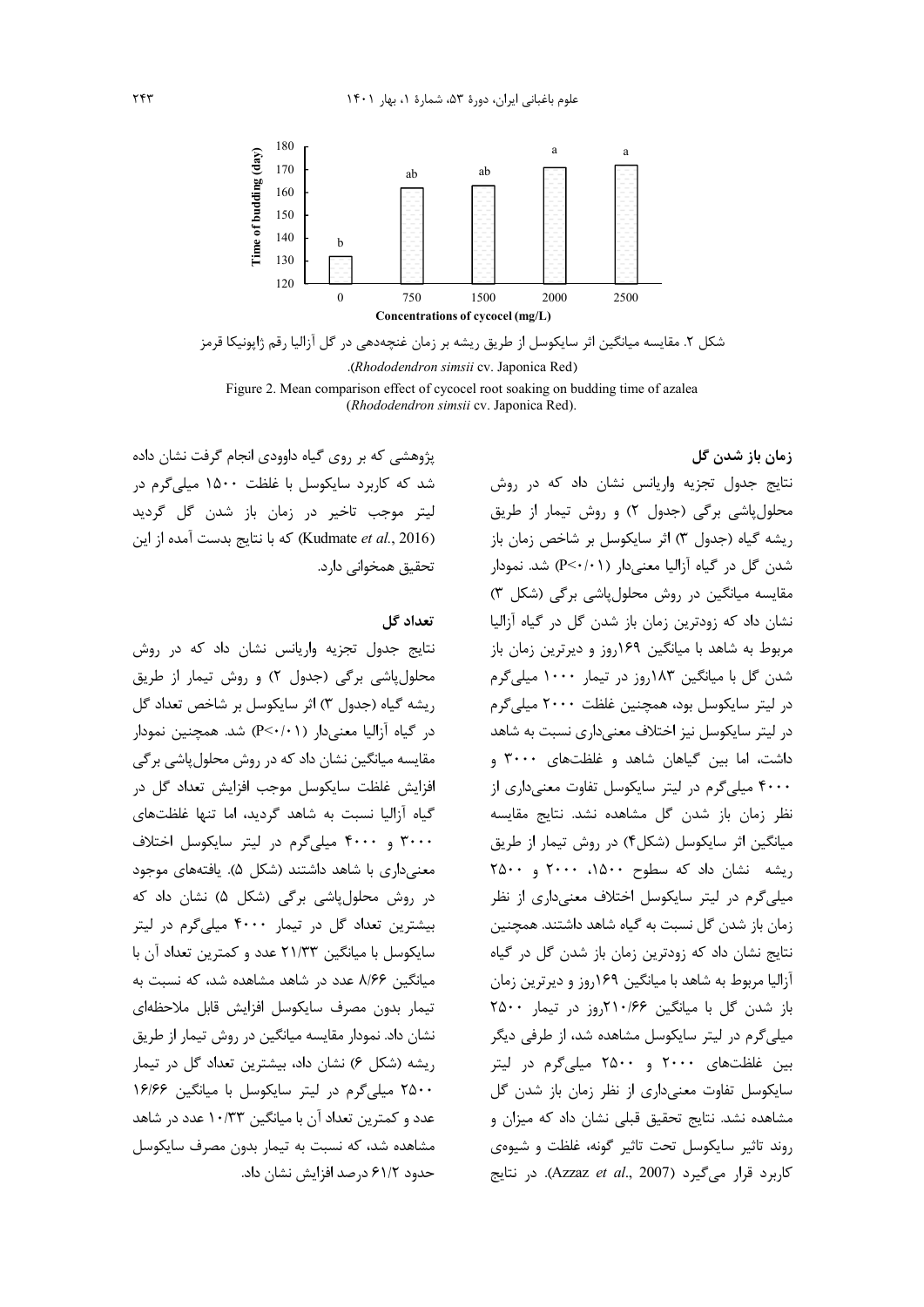

شکل ۳. مقایسه میانگین اثر محلول پاشی سایکوسل بر زمان باز شدن گل در آزالیا رقم ژاپونیکا قرمز (Rhododendron simsii cv. Japonica Red).

Figure 3. Mean comparison effect of cycocel spraying on flower opening time of azalea (Rhododendron simsii cv. Japonica Red).



شکل ۴. مقایسه میانگین اثر سایکوسل از طریق ریشه بر زمان باز شدن گل در آزالیا رقم ژاپونیکا قرمز (Rhododendron simsii cv. Japonica Red).

Figure 4. Mean comparison effect of cycocel root soaking on flower opening time of zalea (Rhododendron simsii cv. Japonica Red).

Matsoukis  $\&$ درختی ( شاەيسند  $\ddot{ }$ Chronopoulou, 1998) انجام گرفت نشان داده شد كه مصرف سايكوسل سبب افزايش تعداد گل شد. در گیاه پیازی زنبق نیز تاثیر سایکوسل بهصورت افزايش تعداد گل، اندازه و وزن پيازها و افزايش قطر ساقەي گلدھندە گزارش شد (Taha, 2012). بنا بر پژوهشهای ذکرشده، به نظر می رسد که غلظتهای بیش تر از ۱۰۰۰ میلی گرم در لیتر سایکوسل بەصورت محلول یاشی جهت افزایش تعداد گل نیاز است. نتايج حاصل از اين پژوهش نيز مطالب فوق را تاييد مے كند.

کندکنندههای رشد به عنوان بازدارندههای بیوسنتز جیبرلین در بسیاری از گونههای زینتی، بر فرآیند گلدهی تاثیر دارند، این اثر می تواند بهصورت مستقيم از طريق تغيير در غلظت جيبرلين يا به-صورت غیر مستقیم و از طریق کاهش رقابت بین اعضای رویشی و زایشی بر قندها و عناصز غذایی باشد (Hadizadeh et al., 2010). تيمار سايكوسل در گل جعفری در غلظت ۲۰۰۰ میلی گرم در لیتر موجب افزایش تعداد و اندازه گلها گردید ( Imran Khan et al, 2012). در پژوهشی که روی گیاهان متعددی از جمله گل میخک (Iftikar et al., 2007)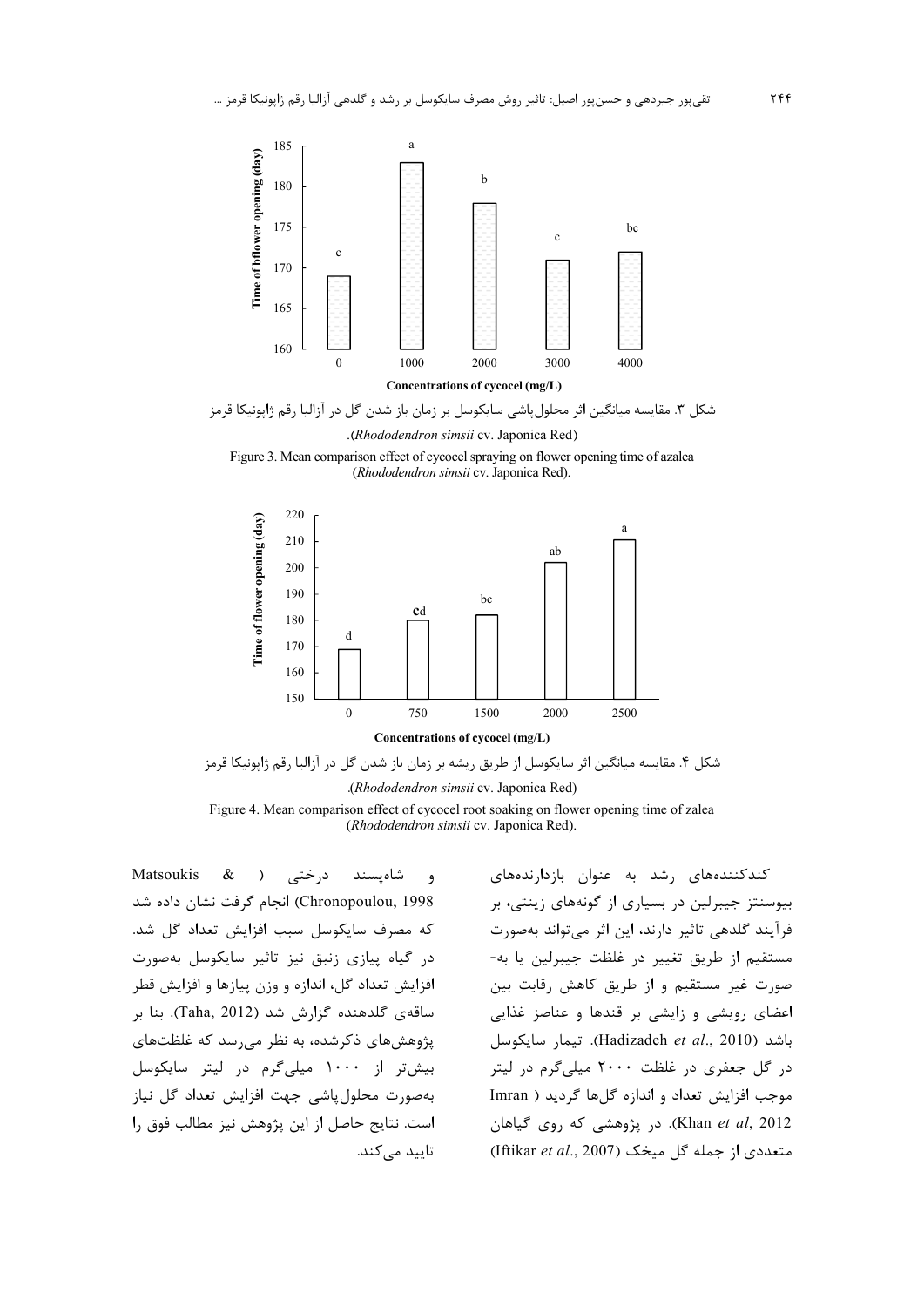

شکل ۵. مقایسه میانگین اثر محلول پاشی سایکوسل بر تعداد گل در آزالیا رقم ژاپونیکا قرمز (Rhododendron simsii cv. Japonica Red).

Figure 5. Mean comparison effect of cycocel spraying on flower number of azalea (Rhododendron simsii cv. Japonica Red).



شکل ۶. مقایسه میانگین اثر سایکوسل از طریق ریشه بر تعداد گل در آزالیا رقم ژاپونیکا قرمز (Rhododendron simsii cv. Japonica Red). Figure 6. Mean comparison effect of every root soaking on flower number of azalea (Rhododendron simsii cv. Japonica Red).

سایکوسل، موجب کاهش ارتفاع گیاه نسبت به شاهد گردید، که نسبت به تیمار بدون مصرف سایکوسل ارتفاع حدود ٣٠ درصد كاهش نشان داد. همچنين نتایج نشان داد که در روش محلول پاشی برگی، بین دو تیمار ۳۰۰۰ و ۴۰۰۰ میلیگرم در لیتر سایکوسل اختلاف آماری معنیداری وجود نداشت. اصلی ترین کاربرد کندکنندههای رشد نظیر سایکوسل، کنترل ارتفاع گیاهان میباشد. از آنجایی که جیبرلین، سبب افزایش حجم سلولهای گیاهی و تولید گیاهانی با میان گرمهای دراز میگردد، لذا استفاده از کنندههای رشد با هدف جلوگیری از بیوسنتز جیبرلین منجر به کاهش غلظت این مواد در گیاه می شود و به این طریق منجر به محدود شدن انبساط دیوارەی سلولی می گردد که این امر در نهایت از حجیم شدن سلولها .(Shekari et al., 2005). Shekari et al., 2005).

ارتفاع گیاه نتايج جدول تجزيه واريانس (جدول ٢) نشان داد كه در روش محلول پاشی برگی، اثر سایکوسل بر شاخص ارتفاع گیاه آزالیا معنے دار (P<٠/٠١) شد. با توجه به نمودار مقایسه میانگین در روش محلولپاشی برگی، تیمار سایکوسل با غلظتهای ۳۰۰۰ و ۴۰۰۰ میلی گرم در لیتر موجب کاهش ارتفاع گیاه نسبت به شاهد شد. نمودار مقایسه میانگین در روش محلول یاشی برگی (شکل ۷) نشان داد، بیشترین ارتفاع گیاه در تیمار ۱۰۰۰میلی گرم در لیتر سایکوسل با میانگین ۲۳/۵۰ سانتی متر و کمترین ارتفاع گیاه با میانگین ۱۵/۸۳ سانتی متر در تیمار ۴۰۰۰ میلی گرم در ليتر سايكوسل مشاهده شد. با توجه به نتايج ارائه شده مشاهده شد که در روش محلولپاشی برگی، غلظتهای ۳۰۰۰ و ۴۰۰۰ میلی گرم در لیتر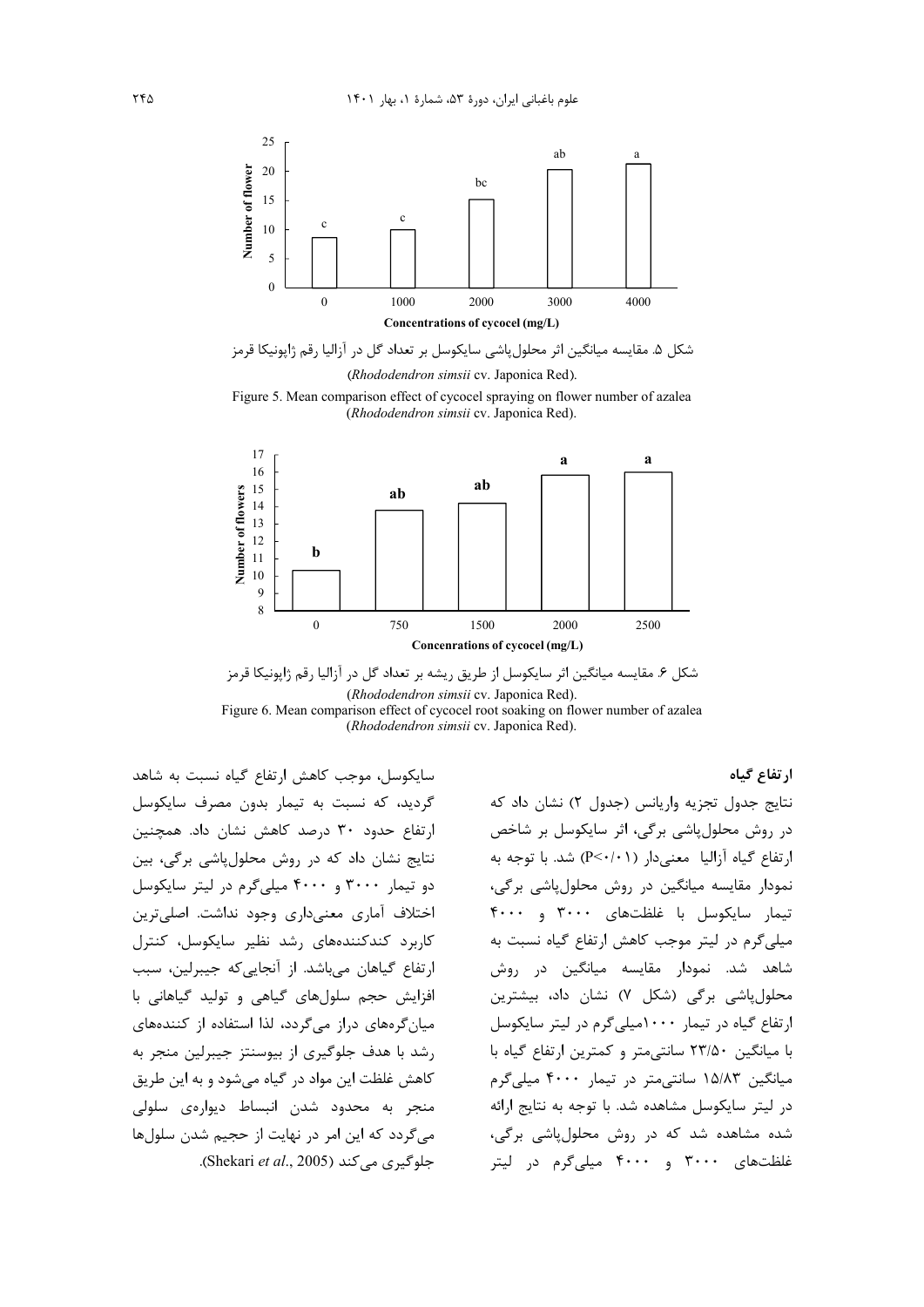

شکل ۷. مقایسه میانگین اثر محلولپاشی سایکوسل بر ارتفاع گیاه در گل آزالیا رقم ژاپونیکا قرمز (Rhododendron simsii cv. Japonica Red). Figure 7. Mean comparison effect of cycocel spraying on plant height of Azalea (Rhododendron simsii cv. Japonica Red).

تعداد برگ

نتايج تجزيه واريانس (جدول ٢) نشان مي دهد كه در روش محلولپاشی برگی، اثر سایکوسل بر شاخص تعداد برگ در گیاه آزالیا معنیدار (P<۰/۰۱) شد. در روش تيمار از طريق ريشه گياه (جدول ٣) افزايش غلظت سايكوسل، موجب افزايش تعداد برگها نسبت به شاهد نشد. با توجه به نمودار مقايسه ميانگين (شکل ۸) در روش محلول پاشی برگی، مشاهده شد که بیشترین تعداد برگ در غلظت ۱۰۰۰ میلی گرم در ليتر سايكوسل با ميانگين ۲۳۰/۶۶ عدد و كمترين تعداد آن با میانگین ۱۳۶/۶عدد مربوط به تیما, ۳۰۰۰ میلی گرم در لیتر سایکوسل بود که با تیمار ۴۰۰۰ میلیگرم در لیتر تفاوت معنیداری نداشت. به عبارتی دیگر غلظت ۱۰۰۰ میلی گرم در لیتر سایکوسل موجب افزایش تعداد برگ نسبت به گیاه شاهد گردید، اما با افزایش غلظت سایکوسل تعداد برگ کاهش یافت. بەطور كلى پژوهش،ها نشان دادەاند كە كندكنندەھاي رشد گیاهی بهصورت برونزاد، رشد و نمو گیاه را کند کرده و تا حد زیادی رشد زایشی گیاه را بهبود می بخشند (Tahir *et al.*, 2002). در نتیجه کاهش رشد رویشی، ارتفاع گیاه نیز کم می شود و در نتیجه رشد کمتر، تعداد برگ تولیدی نیز کاهش میبابد (Lecain et al., 1986). پژوهش روی زنبق نشان داد که در غلظت ۲۰۰۰ میلی گرم در لیتر تعداد برگ كاهش يافت (Taha, 2012).

در نتیجه گیاهانی که با مواد کندکننده رشد تیمار میشوند گیاهانی با میانگرههای کوتاهتر تولید میکنند (Nelson, 1998). کند کنندههای رشد در صورتی که بهصورت صحیح مورد استفاده قرار گیرند می توانند رشد را محدود کنند، بدون آن که اثرات جانبی بر روی گیاه برجای بگذارند (Magnitskiy et al., 2006). در پژوهش حاضر، استفاده از سایکوسل در غلظتهای ۳۰۰۰ و ۴۰۰۰ میلی گرم در لیتر موجب کاهش ارتفاع گیاه نسبت به شاهد گردید. در نتایج یکی از تحقیقات مشاهده شد که سایکوسل در کاهش ارتفاع داوودی مؤثر است. نتایج پژوهش آنها نشان داد که محلول پاشی گل داوودی با غلظتهای ۳۰۰۰ و ۴۰۰۰ میلی گرم در لیتر سایکوسل، گیاهان با ارتفاع کمتری را نشان داد، هرچند که بین این تیمارها تفاوت معنیداری مشاهده نشد (Karlovic et al., 2004). همینطور در پژوهشی که روی گیاهان متعددی از جمله زنبق سياه (Al-khassavneh et al., 2006) ميخک al., Iftikar et) و گل جعفری  $2007$ (Rajyalakshmi & Rajasekhar, 2014) انجام گرفت نشان داده شد که با افزایش غلظت مصرف سایکوسل ارتفاع گیاه نسبت به شاهد کاهش یافتند. همچنین اثرات این کندکننده رشد در کاهش طول ساقه زنبق (Taha, 2012) نيز گزارش شده است. نتايج اين محققين با نتايج حاضر همخواني دارد.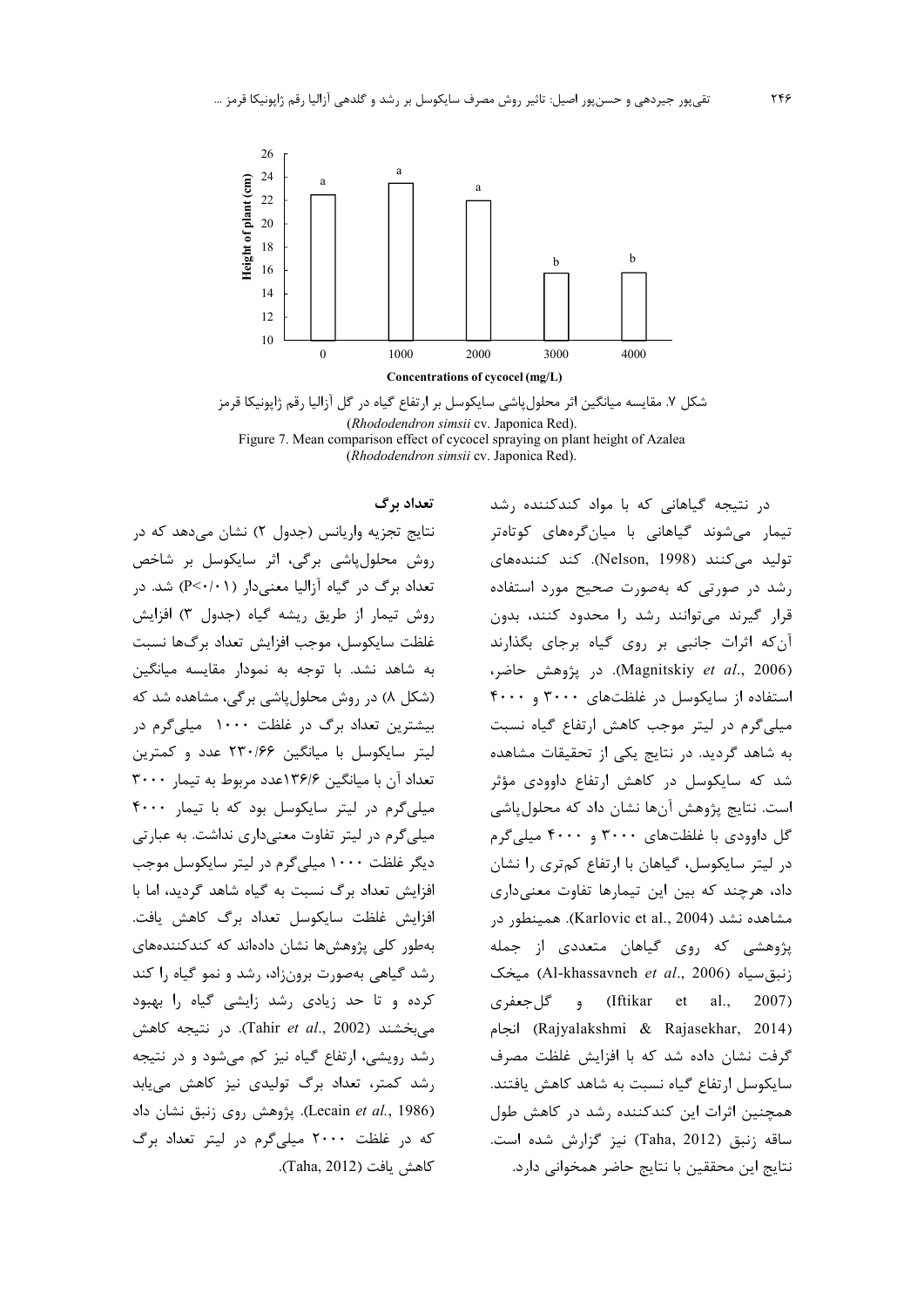

(Rhododendron simsii cv. Japonica Red) Figure 8. Mean comparison effect of cycocel spraying on leaf number of azalea (Rhododendron simsii cv. Japonica Red).

تعداد شاخه وجود نداشت. نتايج نمودار مقايسه میانگین اثر سایکوسل (شکل ۱۰) در روش تیمار از طريق ريشه، افزايش تعداد شاخه را در غلظت ٢۵٠٠ میلی گرم در لیتر سایکوسل و کاهش تعداد شاخه را در تیمار ۷۵۰ میلی گرم در لیتر نشان داد. غلظت ۲۵۰۰ میلیگرم در لیتر سایکوسل، موجب افزایش تعداد شاخه گیاه آزالیا شد (۸/۷ عدد) که نسبت به تیمار بدون مصرف سایکوسل (۶ عدد) حدود ۳۹ درصد افزایش نشان داد. نتایج تحقیقات گذشته نشان می دهد که کندکنندههای رشد گیاهی سبب افزایش انشعابات شاخه می شوند (Karlovic et al., 2004). بهنظر می رسد که افزایش تعداد انشعاب در اثر مصرف سایکوسل بهعلت تاثیر آن بر میزان سیتوکینین باشد. در واقع سیتوکینین، غالبیت انتهایی را در بعضی گونهها از بین برده و کاربرد آن روی جوانههای جانبی غيرفعال با تقسيم جديد سلولي در جوانه، سبب می شود که این جوانهها با وجود جوانههای انتهایی شروع به , شد كنند (Lesani & Mojtahedi, 2005). استفاده از کندکنندههای رشد گیاهی موجب تاخیر در رشد ساقه اصلی می شود، که این امر کاهش در خواست برای شیرهی پرورده و مواد غذایی برای رشد ساقهی اصلی را بهدنبال دارد. در نتیجه سبب فراهم ساختن سوبسترهای مازاد برای جوانههای جانبی خواهد شد بنابراین جوانههای جانبی از غالبیت انتهایی رهایی يافته و شروع به رشد و بلندترشدن مي كنند ( Shekari .(et al., 2005

همچنین اثر سایکوسل روی عملکرد و خصوصیات زراعی گندم نیز کاهش تعداد برگ را با افزایش مصرف سايكوسل نشان داد (Vatandoost, 2015). نتايج یژوهش های دیگر نشان داد که سایکوسل تاثیری بر تولید برگ نداشته است. زیرا که تاثیر ترکیبات کندکننده رشد، مانند سایکوسل بر تولید برگ به غلظت این ترکیبات بستگی داشته و برخی پژوهشها نشان دادند که افزایش مصرف سایکوسل منجر به کاهش تعداد برگ مي شود (Davis et al., 1991). نتايج حاصل از اين پژوهش، مطالب فوق را تاييد مي كند.

#### تعداد شاخه

نتایج جدول تجزیه واریانس نشان داد که در روش محلولپاشی برگی (جدول ۲) و روش تیمار از طریق ريشه گياه (جدول ٣) اثر سايكوسل بر شاخص تعداد شاخه در گیاه آزالیا معنی دار (P<۰/۰۱) شد. نتایج نمودار مقایسه میانگین نشان میدهد که در روش محلول پاشی برگی افزایش غلظت سایکوسل در غلظت بالا موجب افزایش تعداد شاخه نسبت به شاهد گردید. با توجه به نتایج ارائه شده در (شکل ۹) مشاهده شد که در روش محلولپاشی برگی، غلظت ۴۰۰۰ میلیگرم در لیتر سایکوسل، موجب افزایش تعداد شاخه گیاه آزالیا با میانگین ۱۳/۳۳عدد شد که نسبت به تیمار بدون مصرف سایکوسل افزایش ملاحظهای نشان داد. همچنین بین دو تیمار ۳۰۰۰ و ۴۰۰۰ میلی گرم در لیتر سایکوسل تفاوت معنیداری از نظر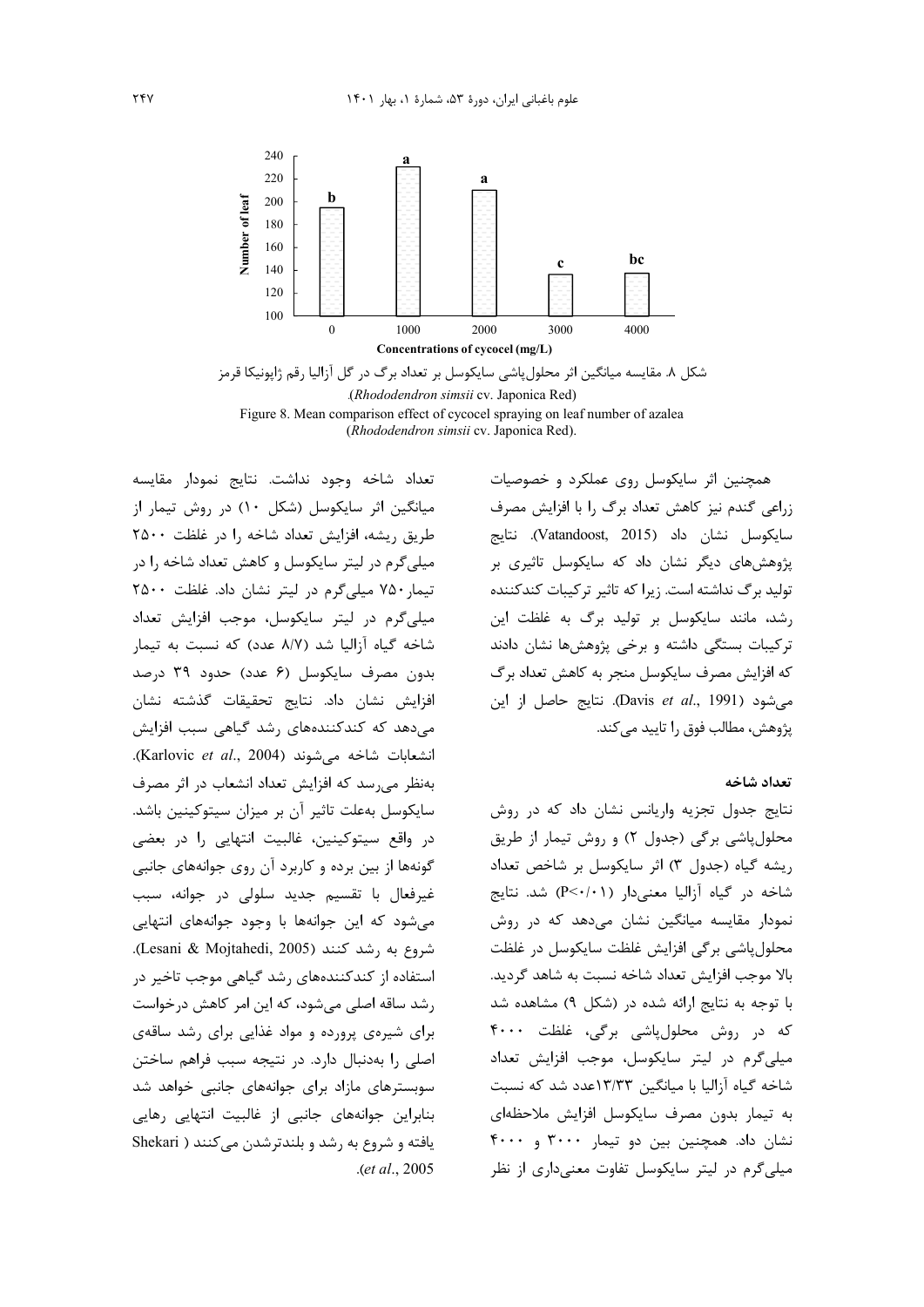

. (Rhododendron simsii cv. Japonica Red)

Figure 9. Mean comparison effect of cycocel spraying on number of branches of azalea (Rhododendron simsii cv. Japonica Red).



شكل ١٠. مقايسه ميانكين اثر سايكوسل از طريق ريشه بر تعداد شاخه در گل آزاليا رقم ژاپونيكا قرمز Rhododendron simsii) .cv. Japonica Red)

Figure 10. Mean comparison effect of cycocel root soaking on number of branches in azalea (Rhododendron simsii cv. Japonica Red).

كلروفيل كل

نتایج جدول تجزیه واریانس نشان داد که در روش محلول پاشی برگی (جدول ٢) و روش تیمار از طریق ریشه گیاه (جدول ٣) اثر سایکوسل بر میزان کلروفیل کل در برگ گل آزالیا معنیدار (P<٠/٠١) شد. نمودار مقایسه میانگین نشان داد که در روش محلول یاشی برگی افزایش غلظت سایکوسل تا ۴۰۰۰ موجب افزایش میزان کلروفیل کل نسبت به شاهد گردید، بهطوریکه تیمار ۴۰۰۰ میلی گرم در لیتر سایکوسل (۳۴ میکروگرم بر گرم وزن تازه) تفاوت معنی داری با گیاهان شاهد داشت و نسبت به تیمار بدون مصرف سايكوسل حدود ٣۶ درصد افزايش نشان داد. بین تیمارهای ۱۰۰۰، ۲۰۰۰، ۳۰۰۰ و ۴۰۰۰ میلی گرم در لیتر نیز تفاوت معنیداری از نظر افزایش کلروفیل کل دیده نشد (شکل ۱۱). با توجه

در نتایج پژوهشی که روی گیاه آهار انجام گرفت نشان داده شد که تیمار ۲۰۰۰ میلی گرم در لیتر سایکوسل سبب افزایش معنیدار تعداد انشعابات گیاه گردید (Hojati et al., 2008). همچنین در نتایج پژوهشی دیگر Rajyalakshmi & Rajasekhar, ) كه بر گل جعفرى 2014) انجام گرفت نشان داده شد که استفاده از سایکوسل منجر به افزایش تعداد شاخههای جانبی نسبت به شاهد شدند. غلظت مورد نیاز و نحوهی کاربرد سایکوسل تحت تاثیر شرایط محیطی و بستر رشد نیز قرار مي گيرد (Barrett & Nell, 1990). در يژوهش حاضر، هر دو روش محلول پاشی برگی و تیمار از طریق ريشه گياه منجر به افزايش تعداد شاخه در گياه آزاليا گردید، اما روش محلول پاشی برگی از اثرگذاری بهتری برخوردار بود. كه نتايج ديگر محققين با نتايج حاضر همخوانی دارد.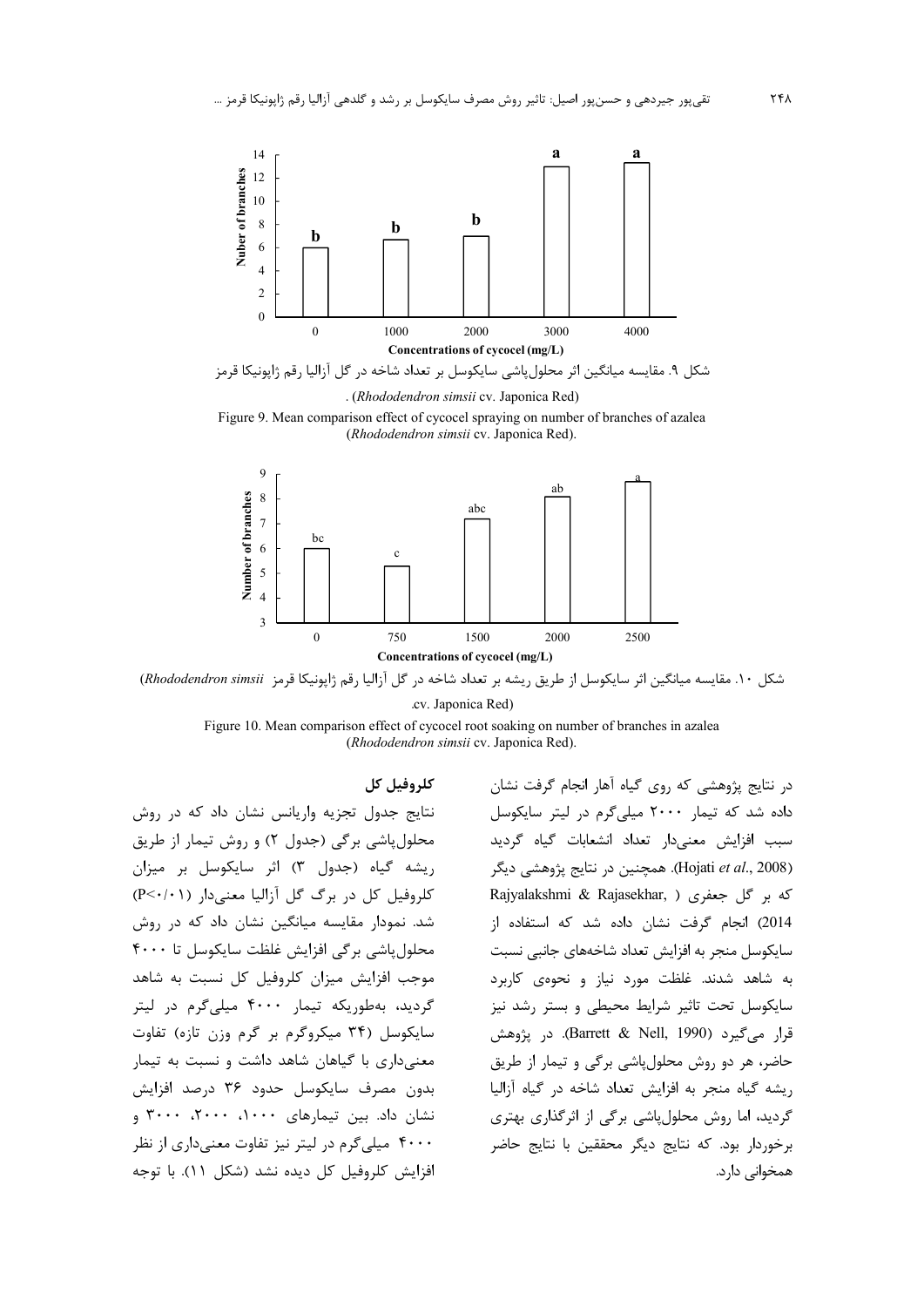دانست (Kafi et al., 2016). گیاهانی که با سایکوسل تیمار شدهاند دارای برگهای سبز تیرهتری نسبت به گیاهان شاهد میباشند. در بیشتر موارد رنگ تیرهی برگ با افزایش میزان کلروفیل همبستگی مثبت داشته است (Fathi & Ismailpour., 2010). همچنین در اکثر موارد استفاده از سایکوسل کاهش سطح برگ را به دنبال داشت، بنابراین موجب افزایش غلظت کلروفیل در واحد سطح شد ( Mohsenzadeh *et al.*, 2003). نوع گیاه و کند کننده رشد نیز در تاثیر این ترکیبات در افزایش میزان کلروفیل برگ موثر می باشد. در نتایج پژوهشی که روی گل آهار رقم لی لی یوت انجام گرفت نشان داده شد که استفاده از سایکوسل تاثیر مثبتی در افزایش میزان .(Rossini pinto et al., 2005). همچنین در نتایج پژوهشی که روی گیاه زینتی Encelia farinose انجام شده بود نشان دادند که استفاده از سایکوسل موجب افزایش میزان کلروفیل شد، در این پژوهش غلظت ۴۰۰۰ میلی گرم در لیتر سایکوسل بیشترین میزان کلروفیل را نسبت به گیاه شاهد داشت (Hoda et al., 2008). در پژوهشی دیگر که روی گل مارگاریت صورت گرفت نشان داده شد كه، محلول یاشی سایکوسل موجب افزایش میزان كلروفيل در اين گياه شد (Ghatas, 2016). نتايج حاصل از این پژوهش ها، مطالب فوق را تایید می کند.

به نتایج نمودار مقایسه میانگین در روش تیمار از طریق ریشه گیاه (شکل ۱۲) مشاهده شد که افزایش غلظتهاى سايكوسل موجب افزايش ميزان كلروفيل کل نسبت به شاهد شد. همینطور نتایج نشان داد که غلظت ۲۵۰۰ میلی گرم در لیتر سایکوسل موجب افزایش میزان کلروفیل کل گردید که نسبت به تیمار بدون مصرف سايكوسل حدود ۶۴ درصد افزايش نشان داد. همچنین بین دو تیمار ۲۰۰۰ و ۲۵۰۰ میلی گرم در لیتر سایکوسل تفاوت معنی داری از نظر افزایش میزان کلروفیل کل وجود نداشت. در این روش حداقل میزان کلروفیل در شاهد به مقدار ۲۵ میکروگرم بر گرم وزن تازه و حداکثر مقدار آن ۴۹ میکرو گرم بر گرم وزن تازه اندازهگیری شد. در پژوهش حاضر، کلروفیل کل در هر دو روش تحت تاثير تيمار سايكوسل قرار گرفت. علت افزايش ميزان کلروفیل می تواند بهخاطر تاثیر کندکنندهی رشد در به تاخیر انداختن پیری برگ و همچنین ممانعت نمودن از تجزیهی کلروفیل باشد ( Fletcher & Arnold, 1986). همچنین سیتوکینین سنتز كلروفيل را تحريک مي کند، در حقيقت سيتوکينين سنتز رنگیزههای فتوسنتزی و پروتئینها را تنظیم می کند. بنابراین با توجه به نقش کندکنندهها در افزایش سیتوکینین، میتوان تاثیر آنها را در افزایش سنتز كلروفيل مربوط به افزايش سطح سيتوكينين



شکل ۱۱. مقایسه میانگین اثر محلولپاشی سایکوسل بر میزان کلروفیل کل در گل آزالیا رقم ژاپونیکا قرمز (Rhododendron simsii cv. Japonica Red). Figure 11. Mean comparison effect of cycocel spraying on total chlorophyll content of azalea (Rhododendron simsii cv. Japonica Red).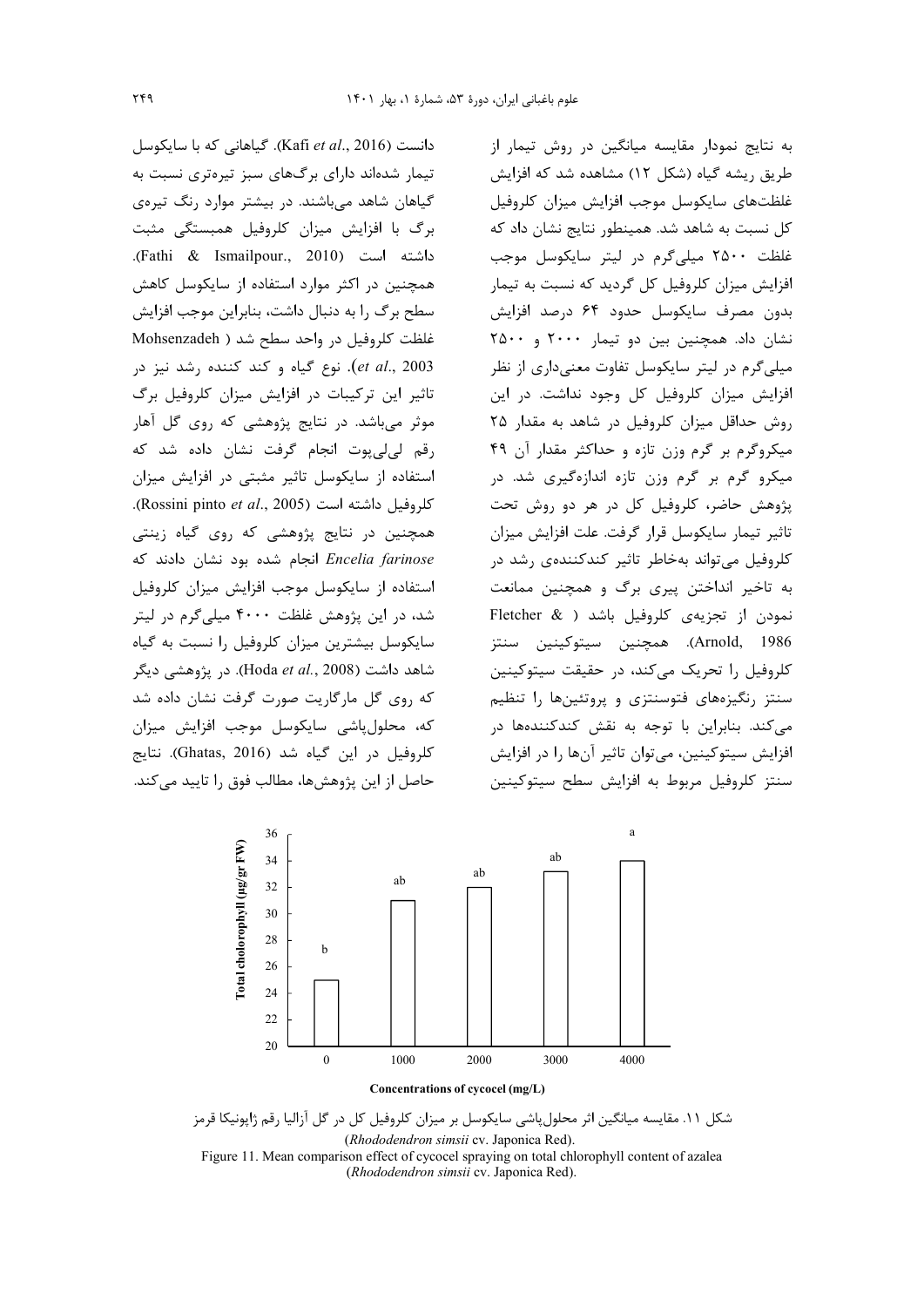

شکل ۱۲. مقایسه میانگین اثر سایکوسل از طریق ریشه بر میزان کلروفیل کل در گل آزالیا رقم ژاپونیکا قرمز .(Rhododendron simsii cv. Japonica Red).

Figure 12. Mean comparison effect of cycocel root soaking on total chlorophyll content of azalea (Rhododendron simsii cv. Japonica Red).

> آنتوسيانين گلبرگ نتایج جدول تجزیه واریانس نشان داد که در روش محلول پاشی برگی (جدول ۲) و روش تیمار از طریق ریشه گیاه (جدول ۳) اثر سایکوسل بر میزان آنتوسیانین گلبرگ در گل آزالیا معنیدار (P<٠/٠١) شد. نمودار مقایسه میانگین نشان داد که در روش محلول پاشی برگی افزایش غلظت سایکوسل موجب افزایش میزان آنتوسیانین گلبرگ نسبت به شاهد گردید و غلظتهای ۳۰۰۰ و ۴۰۰۰ میلی گرم در لیتر سایکوسل تفاوت معنیداری با شاهد داشتند. بهطوری که بیشترین میزان آنتوسیانین گلبرگ در تیمار ۴۰۰۰ میلی گرم در لیتر سایکوسل با میانگین ۱۶/۲۹ میلیگرم در گرم وزن تازه و کمترین میزان آن با میانگین ۱۴/۹۹ میلیگرم در گرم وزن تازه مربوط به شاهد بود (شكل ١٣). با توجه به نتايج نمودار مقايسه میانگین در روش تیمار از طریق ریشه گیاه (شکل ۱۴) مشاهده شد که افزایش غلظت سایکوسل موجب افزایش میزان آنتوسیانین گلبرگ نسبت به شاهد شد و غلظت ۲۵۰۰ میلی گرم در لیتر سایکوسل با میانگین ۱۶/۱۲ میلیگرم در گرم وزن تازه تفاوت معنیداری با شاهد داشت. پژوهش تاثیر سایکوسل بر میزان رنگدانه آنتوسیانین در کلم زینتی نیز نشان دهنده افزایش میزان این شاخص با مصرف سایکوسل بوده است Sayadamin & Mobli, 2009; Mortazavi et al., ) .<br>2017). در نتایج پژوهش*ی* در گذشته نشان داد که

تیمار توت فرنگی با استفاده از سایکوسل سبب افزایش ميزان آنتوسيانين شد (Thakur et al., 1991)، كه با نتایج حاضر همخوانی دارد.

همىستگے صفات

همبستگی بین صفات در روش محلولپاشی برگی بهمنظور بررسی رابطه بین سایکوسل با صفات بررسی شده در این پژوهش از ضریب همبستگی پیرسون استفاده شد (جدول ۴). باتوجه به جدول همبستگی، بین برخی صفات همبستگی معنیداری در سطح احتمال ١ درصد مشاهده شد. بالاترين همبستگي مثبت بين دو صفت زمان غنچهدهي و باز شدن گلها (\*\*1=0.91) و بالاترين همبستگي منفي بين دو صفت ارتفاع گیاه و تعداد شاخه (\*\*0.91) مشاهده شد (جدول ۴). ضريب همبستگي بين صفات نشان داد كه ارتفاع گیاه با تعداد برگ (\*\*r=0.77)، زمان باز شدن گل با ارتفاع گیاه (\*\*r=0.6)؛ تعداد برگ با زمان غنچەدهى (\*\*10.65)، كلروفيل كل با تعداد شاخه (\*\*p=0.81)؛ تعداد شاخه با تعداد گل (\*\*p=0.85). آنتوسیانین با تعداد شاخه (\*\*r=0.81)؛ تعداد گل با كلروفيل كل (\*\*10=0.76)، آنتوسيانين با تعداد گل (\*\*r=0.74)، زمان غنچه دهی با زمان باز شدن گل (\*\*r=0.91) و در نهایت کلروفیل کل با میزان آنتوسیانین (\*\*10.59) در سطح احتمال ۱ درصد همبستگی مثبت معنیداری دارد.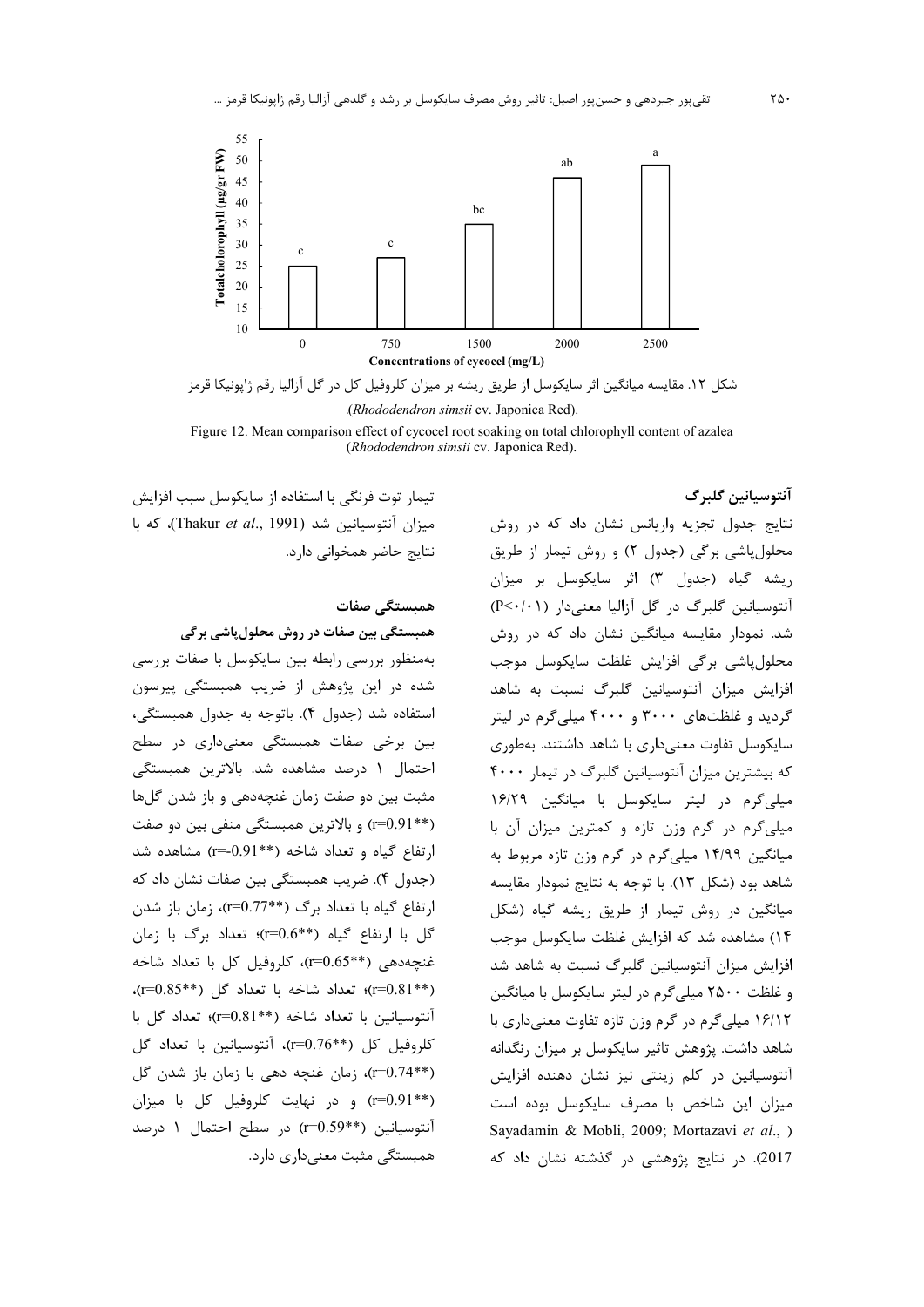

شکل ۱۳. مقایسه میانگین اثر محلولپاشی سایکوسل بر میزان آنتوسیانین گلبرگ در گل آزالیا رقم ژاپونیکا قرمز (Rhododendron simsii cv. Japonica Red)





(Rhododendron simsii cv. Japonica Red).

Figure 14. Mean comparison effect of cycocel root soaking on petal anthocyanin content of azalea (Rhododendron simsii cv. Japonica Red).

(*Rhododendron simsii* cv. Japonica Red).  $\sim$  1.0  $\pm$  $\sim$  10  $\cdot$   $\cdot$   $\cdot$   $\cdot$  $\sim$ 

| Table 2. Results of variance analysis effect of cycocel foliar application on some traits of azalea |                                                |  |  |  |
|-----------------------------------------------------------------------------------------------------|------------------------------------------------|--|--|--|
|                                                                                                     | <i>(Rhododendron simsii cv. Japonica Red).</i> |  |  |  |

|                        |    | Mean of squares    |                   |              |              |                   |                     |                      |                      |
|------------------------|----|--------------------|-------------------|--------------|--------------|-------------------|---------------------|----------------------|----------------------|
| Source of<br>variation | df | Time of<br>budding | Time of<br>flower | Number<br>οt | Height<br>of | Number of<br>leaf | Number<br>of        | Total<br>chlorophyll | Anthocyanin          |
|                        |    |                    | opening           | flower       | plant        |                   | branches            |                      |                      |
| Cycocel                |    | $242.26$ **        | $15.76^{**}$      | $84.4***$    | $36.43$ **   | 2276.93**         | 33.66 <sup>**</sup> | $69.10^{**}$         | $\overline{0.81}$ ** |
| Error                  | 10 | 2.13               | 2.46              | 3.13         | .35          | 45.66             | 1.26                | 8.86                 | 0.07                 |
| CV(%)                  | -  | .04                | 0.090             | 12.01        | 5.84         | 3.94              | 12.05               | 10.62                | 78                   |

\*\* و as: به ترتیب تفاوت معنیدار در سطح احتمال ۱ درصد و نبود تفاوت معنیدار.

\*\*, ns: Significantly difference at 1% probability level and non-significantly difference, respectively.

# .<br>جدول ۳. نتایج تجزیه واریانس اثر سایکوسل از طریق ریشه گیاه بر برخی صفات آزالیا رقم ژاپونیکا قرمز

#### (Rhododendron simsii cv. Japonica Red).

#### Table 3. Results of variance analysis effect of cycocel on root soaking on some traits of azalea

(Rhododendron simsii cv. Japonica Red).

|                        |    | Mean of squares    |                              |                        |                    |                       |                          |                          |             |  |
|------------------------|----|--------------------|------------------------------|------------------------|--------------------|-----------------------|--------------------------|--------------------------|-------------|--|
| Source of<br>variation | df | Time of<br>budding | Time of<br>flower<br>opening | Number<br>οf<br>flower | Height<br>of plant | Number of<br>leaf     | Number<br>of<br>branches | Total<br>chlorophyll     | Anthocyanin |  |
| Cycocel                |    | $739.01$ **        | 880.56**                     | $18.56$ **             | 4.48 <sup>ns</sup> | 1527.83 <sup>ns</sup> | $8.73***$                | $4\overline{50.77}^{**}$ | $0.087$ *   |  |
| Error                  | 10 | 50.33              | 18.93                        | 2.26                   | . 80               | 527.26                | 0.86                     | 17.24                    | 0.09        |  |
| CV(%)                  |    | 4.55               | 2.25                         | .34                    | 7.22               | 16.38                 | 14.54                    | 12.40                    |             |  |

\*\* و ms: به ترتیب تفاوت معنیدار در سطح احتمال ١ درصد و نبود تفاوت معنیدار.

\*\*, ns: Significantly difference at 1% probability level and non-significantly difference, respectively.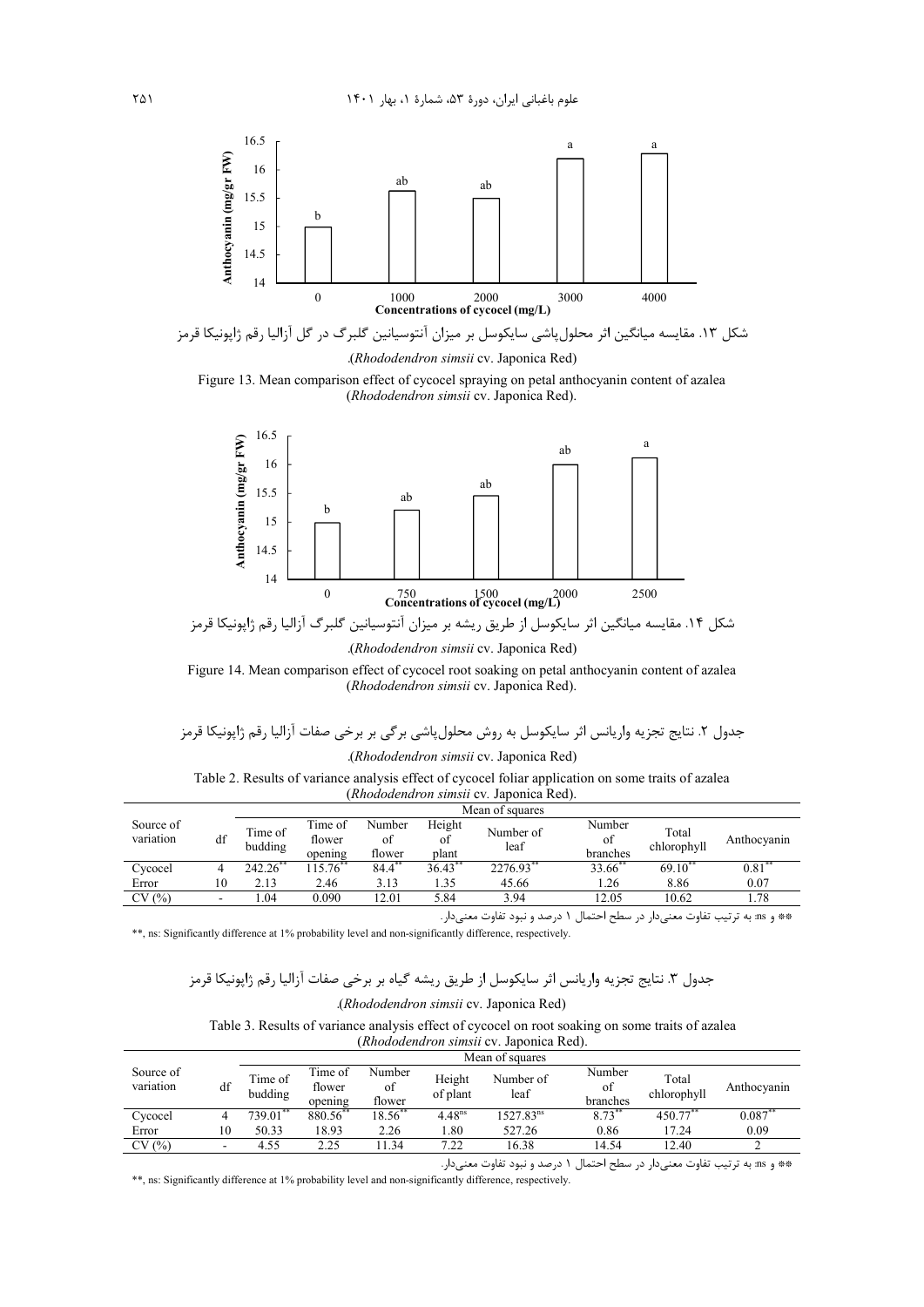شد. همچنین بین تعداد شاخه و تعداد گل (\*\*1=0.68)، زمان غنجهدهی با تعداد شاخه (\*\*0.68)، تعداد شاخه با زمان باز شدن گل (\*\*p=0.85)، تعداد شاخه با کلروفیل کل برگ (\*\*1=0.81)، تعداد گل با زمان غنچەدهى (\*\*10=1)، تعداد گل با زمان بازشدن گل (\*\*1=0.89)، تعداد گل با کلروفیل کل برگ (\*\*10=1)، بین زمان غنچه دهی با زمان بازشدن گل (\*\*1=0.87)، ;مان غنجه دهی با کلروفیل کل برگ (\*\*0.85) و همچنین بین زمان باز شدن گل و کلروفیل کل (\*\*1.87) در سطح احتمال ١ درصد همبستگی مثبت معنىدارى مشاهده شد.

همبستگی بین صفات در روش تیمار از طریق ریشه جدول ۵، نتایج همبستگی صفات در تیمار سایکوسل با روش محلول پاشی برگی را نشان داده است. باتوجه به جدول همبستگي (جدول ۵)، بين برخي صفات همیستگی معنی داری در سطح احتمال ۱ و ۵ درصد مشاهده شد. بالاترین همبستگی مثبت بین دو صفت تعداد گل و زمان باز شدن گل ها (\*\*1.89) و بالاترین همبستگی منفی بین دو صفت تعداد برگ و کلروفیل کل (\*\*10.62) مشاهده شد (جدول ۵). نتايج همبستگي صفات نشان داد که بین ارتفاع گیاه و تعداد برگ (\*1=0.56) همبستگی مثبت در سطح ۵ درصد مشاهده

جدول ۴. ضرايب همبستگي برخي صفات اندازه گيري شده گياه آزاليا رقم ژاپونيكا قرمز (Rhododendron simsii cv. Japonica Red). در شرايط مصرف سايكوسل با روش محلول پاشي برگي. ارتفاع گياه (Y1)، تعداد برگ (Y2)، تعداد شاخه (Y3)، تعداد گل (Y4)، زمان غنچه دهی (Y5)، زمان بازشدن گل (Y6)، کلروفیل کل (Y7)، آنتوسیانین (Y8).

Table 4. Correlation coefficients of some measured traits of azalea plant under the conditions of cycocell application by foliar application. Plant height (Y1), number of leaf (Y2), number of branch (Y3), number of flower (Y4), flowering time  $(Y5)$ , time of flower opening  $(Y6)$ , total chlorophyll  $(Y7)$ , anthocyanin  $(Y8)$ .

| صفات                    | $\mathbf{Y}$                                              | $\mathsf{y}$               | $\tau$ $\Upsilon$           | $\mathbf{Y}$                | ۵Y                        | $\mathcal{L} Y$  | YY             | ٨Y |
|-------------------------|-----------------------------------------------------------|----------------------------|-----------------------------|-----------------------------|---------------------------|------------------|----------------|----|
| Y                       |                                                           |                            |                             |                             |                           |                  |                |    |
| $\mathsf{Y} \mathsf{Y}$ | $\cdot$ /YY $^{\ast\ast}$                                 |                            |                             |                             |                           |                  |                |    |
| $\mathsf{r}_\mathrm{Y}$ | $-191$ <sup>**</sup> $-155$                               |                            |                             |                             |                           |                  |                |    |
| $\mathbf{Y}$            | $ \cdot$ $/$ $\wedge$ $\uparrow$ $\stackrel{\ast}{\cdot}$ | $ \cdot$ /۶۷**             | $\cdot/\lambda\Delta^{***}$ |                             |                           |                  |                |    |
| $\Delta \rm{Y}$         | $\cdot$ /۳۴                                               | $\cdot$ /۶۵ $^{\ast\ast}$  | $-\cdot/ \cdot$             | $- \cdot / \cdot V$         |                           |                  |                |    |
| ۶Y                      | $\cdot$ / $\mathfrak{S}$ . $\overset{\ast\ast}{\cdot}$    | $\cdot/\lambda$ \**        | $-15$                       | $-\cdot$ /۳۶                | $\cdot$ /9) <sup>**</sup> |                  |                |    |
| YY                      | $ \cdot$ /۶۷**                                            | $-1$ $(5)$                 | $\cdot/\lambda$ \**         | $\cdot$ /Y $\varsigma^{**}$ | $\cdot$ /15               | $-\cdot/1$ .     |                |    |
| $\lambda$ Y             | $ \cdot$ /۶۷**                                            | $-1$ $\uparrow$ $\uparrow$ | $\cdot/\lambda$ \**         | $\cdot$ / $Y$ $Y$ **        | $\cdot$ /15               | $-\cdot/(\cdot)$ | $\cdot$ /09 ** |    |

جدول ۵. ضرایب همبستگی برخی صفات اندازهگیری شده گیاه آزالیا رقم ژاپونیکا قرمز ( Rhododendron simsii cv. Japonica Red). در شرايط مصرف سايكوسل با روش تيمار از طريق ريشه. ارتفاع گياه (Y1)، تعداد برگ (Y2)، تعداد شاخه (Y3)، تعداد گل (Y4)، زمان غنچه دهی (Y5)، زمان بازشدن گل (Y6)، كلروفيل كل (Y7)، آنتوسيانين (Y8).

Table 5. Correlation coefficients of some measured traits of azalea plant under the conditions of cycocell application by soaking the root application. Plant height (Y1), number of leaf (Y2), number of branch (Y3), number of flower  $(X<sub>4</sub>)$  flowering time  $(X<sub>5</sub>)$  time of flower opening  $(X<sub>6</sub>)$  total chlorophyll  $(Y<sub>7</sub>)$  anthoro

| صفات                    | ١Y                                    | $14$ ), nowering third (15), third of nower opening (10), total emotophym (17), anthologianii (16).<br>$\mathsf{Y} \mathsf{Y}$ | $\mathbf{r}$                      | $\mathbf{Y}$                       | ۵Y                              | ۶Y                              | YY          | ٨Y |
|-------------------------|---------------------------------------|--------------------------------------------------------------------------------------------------------------------------------|-----------------------------------|------------------------------------|---------------------------------|---------------------------------|-------------|----|
| Y                       |                                       |                                                                                                                                |                                   |                                    |                                 |                                 |             |    |
| $\mathsf{Y} \mathsf{Y}$ | $\cdot$ / $\Delta$ ۶ <sup>*</sup>     |                                                                                                                                |                                   |                                    |                                 |                                 |             |    |
| $\mathbf{r}$            | $-105$                                | $-156$                                                                                                                         |                                   |                                    |                                 |                                 |             |    |
| $\mathbf{Y}$            | $-105$                                | $-151$                                                                                                                         | $\cdot$ /۶ $\wedge$ <sup>**</sup> |                                    |                                 |                                 |             |    |
| $\Delta \rm{Y}$         | $- \cdot / \mathfrak{F} \mathfrak{r}$ | $-\cdot/\tau$                                                                                                                  | $\cdot$ /۶ $\wedge$ <sup>**</sup> | $\cdot$ /Y $\varphi$ <sup>**</sup> |                                 |                                 |             |    |
| ۶Y                      | $-10\lambda^*$                        | $-105$                                                                                                                         | $\cdot/\lambda\Delta^{**}$        | $\cdot/\lambda$ ٩**                | $\cdot/\lambda V$ <sup>**</sup> |                                 |             |    |
| YY                      | $-105$                                | $- \cdot 195$                                                                                                                  | $\cdot/\lambda$ <sup>**</sup>     | $\cdot$ /YY <sup>**</sup>          | $\cdot/\lambda\Delta^{**}$      | $\cdot/\lambda V$ <sup>**</sup> |             |    |
| ٨Y                      | $-17\lambda$                          | $-\cdot/9$                                                                                                                     | $\cdot/\gamma$                    | $\cdot$ /۳۳                        | $\cdot$ /۳۷                     | $\cdot$ /۲۸                     | $\cdot$ /٣٣ |    |

٢۵٢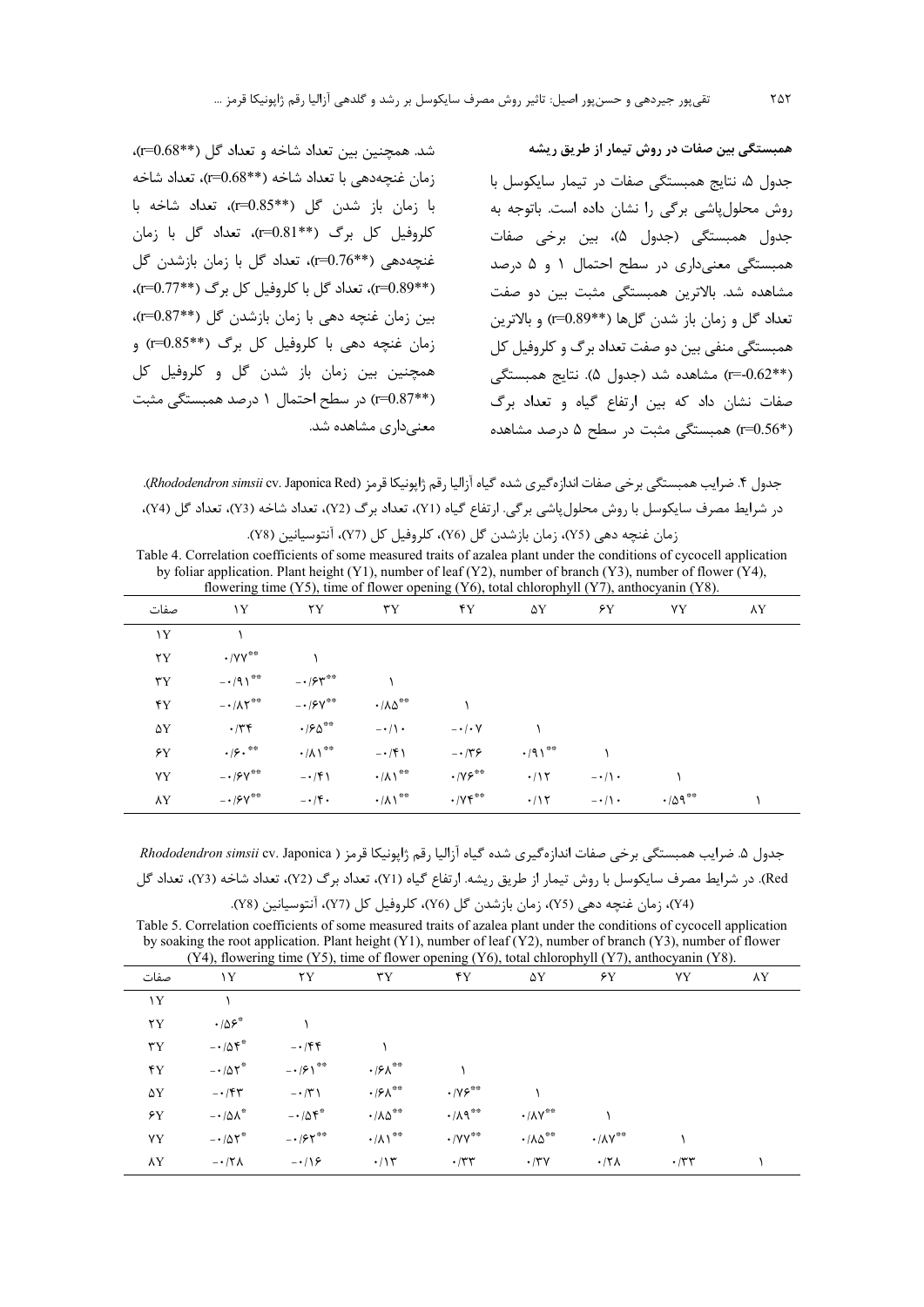شاخه، میزان کلروفیل کل، آنتوسانین و دوره گلدهی و همچنین پاکوتاه بودن موجب بازار پسندی بیشتر گیاه گلدانی آزالیا مے شود. بر اساس یافتههای بهدست آمده در این پژوهش، در روش تیمار از طریق ریشه گیاه نیز شاخصهای مطلوب از جمله افزایش تعداد شاخه و تعداد گل، زمان غنچەدھى، زمان باز شدن گل، افزایش مقدار سبزینه کل و آنتوسیانین مشاهده گردید. همچنین در روش تیمار از طریق ریشه مناسب ترين غلظت سايكوسل بهمنظور بهبود شاخصهای مورد مطالعه غلظت ۲۰۰۰ میلی گرم در لیتر سایکوسل میباشد. بنابراین با کاربرد این ماده می توان مدیریت تولید این محصول را بهبود بخشید.

نتایج پژوهش حاضر نشان میدهد که کاربرد سایکوسل تاثیر معنیداری بر شاخصهای .<br>مورفوفيزيولوژيکي گل آزاليا رقم ژاپونيکا قرمز داشت و سبب پهېود اين شاخصها گړديد. يا توجه په نتايج بهدستآمده د<sub>ر</sub> این پژوهش، مشخص گردید که استفاده از سایکوسل بهصورت محلول پاشی برگی در شاخصهای مورد مطالعه از کارایی موثرتری نسبت به روش تیمار از طریق ریشه گیاه برخوردار است. در روش محلول پاشی استفاده از سایکوسل با غلظت ۳۰۰۰ میلی گرم در لیتر برای افزایش شاخص های تعداد شاخه، زمان غنچەدھی، تعداد برگ، تعداد

نتیجەگیری کلی

#### **REFERENCES**

- 1. Abbasi, J., Hassanpour Asil, M. & Olfati, J. (2018). Improvement of some growth traits of gerbera flower (Gerbera jamesonii) by using mineral nutrition at different stages of plant growth under effect of salinity stress. Iranian Journal of Horticultural Science, 50(4), 865-878. (In Farsi).
- 2. Arnon, D. T. (1949). Copper enzymes in isolated chloroplasts polyphenoloxidase in Beta vulgaris. Plant Physiology, 24, 1-15.
- 3. Azzaz, N. A., Hassan, E. A. & Elemarey, F. A. (2007). Physiological, anatomical and biochemical studies on pot marigold (Calendula officinalis L.) plants. African Crop Science Conference Proceedings, 8, 1727-1738.
- 4. Bhat, M. A., Tahir, I., Shahri, W. & Islam, S. T. (2011). Effect of cycocel and B-nine (growth retardants) on growth and flowering of Erysimum marshallii. Journal of Plant Sciences, 6(2), 95-101.
- 5. Brickell, C. (1995). Gardeners encyclopedia of plants and flower. Published by Dorling and Kindersley Press. P. 640.
- 6. Barrett, J. E. & Nell, T. A. (1990). Factors affecting efficacy of paclobutrazol and uniconazole on Petunia and chrysanthemum. Acta Horticulture, 272, 229-234.
- 7. Christiaens, A., Van Labeke, M. C., Pauwels, E., Gobin, B., De Keyser, E. & De Riek, J. (2010). Flowering quality of azalea (Rhododendron simsii.) following treatments with plant growth regulators. Acta Horticulturae 937, 219-224.
- 8. Christiaens, A., Pauwels, E., Gobin, B. & Van Labeke, M. C. (2015). Flower differentiation of azalea depends on genotype and not on the use of plant growth regulators. Plant Growth Regulation, 75(1), 245-252.
- 9. Dole, J.M. & Wilkins, H.F. (1999). Floriculture: Principles and species. Prentic- Hall. New Jersey. 613p.
- 10. Davis, T. D., Curry, E. A. & Steffens, G. L. (1991). Chemical regulation of vegetative growth. Critical Reviews in Plant Science, 10, 151-188.
- 11. Davis, T.D., Steffens, G.L. & Sankhla, N. (1988). Triazole Plant Growth Regulators. In *Horticultural* Reviews, vol. 10. J. Janick (Ed.). Published by Timber Press. 63-96.
- 12. Fletcher, R. A. & Arnold, V. (1986). Stimulation of cytokinins and chlorophyll synthesis in cucumber cotyledons by triadimefon. Physiology Plantarum, 66, 197-201.
- 13. Fathi, Gh. A. & Ismailpour, B. (2010). Plant growth gegulatory materials (Principles and applications). Publications University of Mashhad. pp. 288. (In Farsi).
- 14. Gao, J. G., Hofstra, G. & Fletcher, R. A. (1988). Anatomical changes induced by triazoles in wheat seedling. Canedian Journal of Botany, 66, 1178-1185.
- 15. Ghasemi Ghahssareh, M. & Kafi, M. (2005). Scientific and partical flowering. Isfahan's Gulben Publications. pp. 313. (In Farsi).
- 16. Ghatas, Y. A. A. (2016). Influence of paclobutrazol and cycocel sprays on the growth, flowering and chemical composition of potted (Chrysanthemum frutescen) plant. Annals of Agriculture Scince, 54(2), 355-364.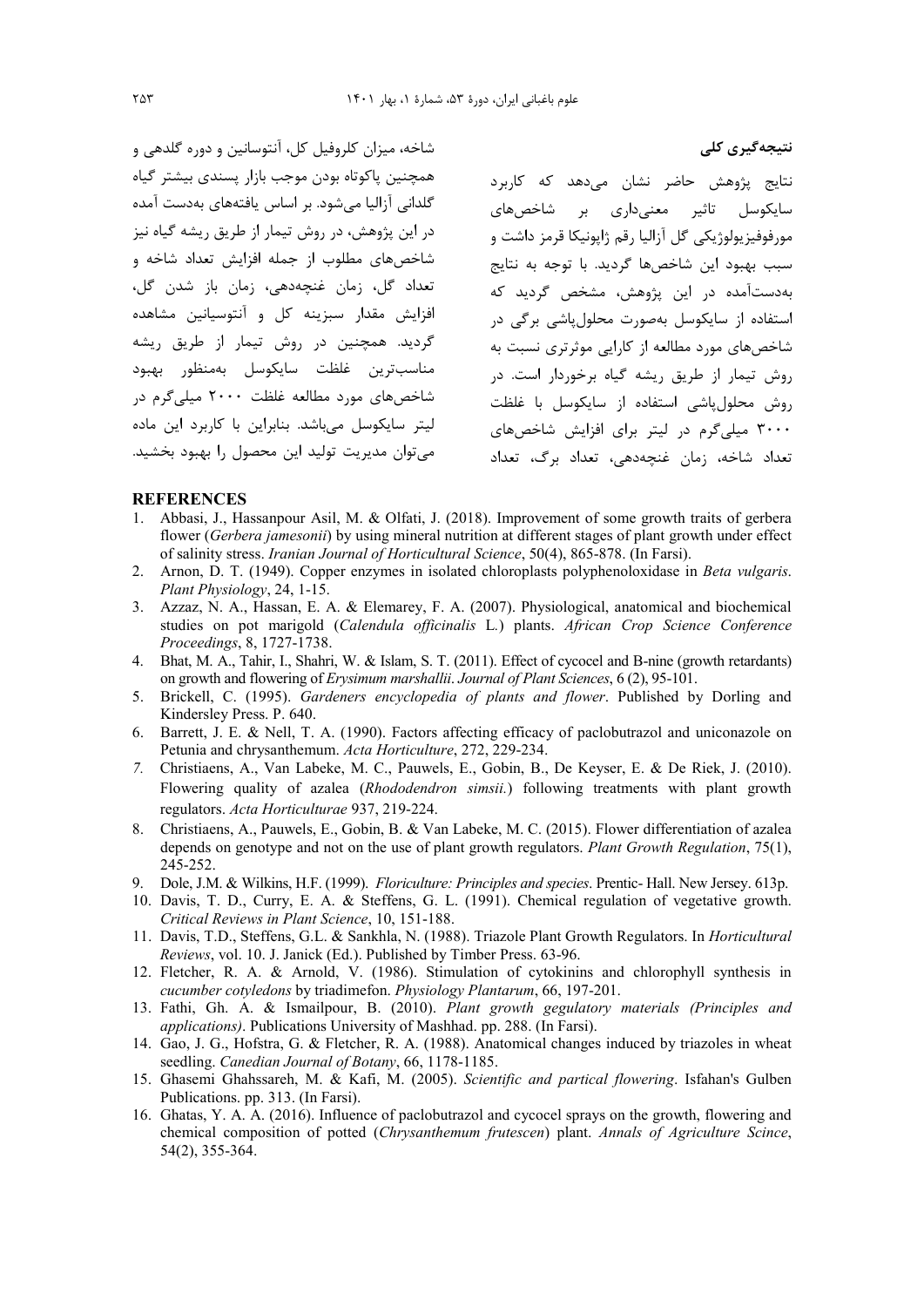- 17. Grossi, J. A., de Moraes, P. J., de Araújo Tinoco, S., Barbosa, J. G., Finger, F. L. & Cecon, P.R. (2005). Effects of paclobutrazol on growth and fruiting characteristics of pitanga 'ornamental pepper. *Acta Horticulturae*, 633-683.
- 18. Hadizadeh, H., Tehranifar, A., Shour, M. & Nemati, S. H. (2010). The shorting effect of paclobutrazol on *Polianthes tuberose* L*.* and the possibility of producing it in the form of pots. *Journal of Horticultural Science*, 24(1), 7-13. (In Farsi).
- 19. Hoda, E., Mokadem, El. & Heikal, A. H. (2008). Induction of dowrfism in *Encelia farinose* by cycocel and evaluation of regenerants using RAPD and ISSR markers. *Australian Journal of Basic and Applied Sciences*, 2 (3), 331-342.
- 20. Hojati, M., Etemadi, N. & Bani Nasab, B. (2008). The effect of paclobutrazol and cycocel on vegetative growth and flowering zennia (*Zennia elegans*). *Journal of Science and Technology of Agriculture and Natural Resources*, 13(47), 649-656. (In Farsi).
- 21. Iftikar, A., Khurram, Z., Qasim, M. & Tanq, M. (2007). Comparative evaluation of different pinching approaches on vegetative and reproductive growth of carnation *(Dianthus caryophyllus). Journal of Anhui Agricultural Sciences.* 44 (4), 563-570.
- 22. Imran Khan, M., Muzamil, S. & Abid, M. (2012). Effect of different levels of cycocel and maleic hydrazide on growth and flowering of African marigold (*Tagetes erecta* L.) cv. Pusanarangi Gainda. *Asian Journal of Horticulture*, 7 (2), 244-296.
- 23. Kafi, M., Mahdavi Damghani, A., Kamkar, B. & Jami Al- Ahmadi, M. (2016). *Plant physiology and development*. Publications University of Mashhad (6th ed). Pp.672. (In Farsi).
- 24. Karlovic K., Vrsek I., Sindrak Z. & Zidovec V. (2004). Influence of growth regulators on the height and number of inflorescence shoots in the *chrtysanthemum* cultivar. *Agriculturae Conspectus Scientificus Abbreviated Journal*, 69, 63-66.
- 25. Kazemi, S. S., Hashemabadi, D., Torkashvand, A. M. & Kaviani, B. (2014). Effect of cycocel and daminozide on vegetative growth, flowering and the content of essence of pot marigold (*Calendula officinalis*). *Journal of Ornamental and Horticultural Plants*, 4(2), 119-129.
- 26. Kogel, A. (1994). *Rhododendrons and azaleas*. Published by Merehurs, pp. 63-76.
- 27. Koriesh, E. M., Abou-Dahab, A. M. & Ali, E. W. M. (1989). Physiological studies on *Chrysanthemum morifolium* Ram. 1- Effect of cycocel, gibberellic acid and nucleic acids on vegetative growth and some chemical components*. Asian Journal of Agricultural Science*, 20 (1), 27-47.
- 28. Kudmate, S. S., Gajbhiye, R. P., Ingole, M. V., Moon, S. S. & Borse, G. H. (2016). Effect of foliar application of GA3 and Cycocel on growth and flowering of annual chrysanthemum. *Journal of Soils and Crops*, *26*(2), 315-318.
- 29. Larson R.H. (1985). Growth regulators in floriculture. *Horticulture Revewie*. 7, 399-481.
- 30. Lecain, D. R, Schekel, K. A. & Wample, R. L. (1986). Growth-retarding effects of paclobutrazol on weeping fig. *Horticultural Science*, 21, 1150-1152.
- 31. Lesani, H & Mojtahedi, M. (2005). *Fundamentals of plant physiology*. University of Tehran Publication.pp 604. (In Farsi).
- 32. Liu, L., Zhang, L. Y., Wang, S. L. & Niu, X. Y. (2016). Analysis of anthocyanins and flavonols in petals of 10 rhododendron species from the Sygera Mountains in Southeast Tibet. *Plant Physiology and Biochemistry*. 104, 250-256.
- 33. Magnitskiy S. V., Pasian C. C., Bennett, M. A. & Metzger J. D. (2006). Controlling plug height of verbena, celosia, and pansy by treating seeds with paclobutrazol. *Horticulture Science*, 41, 158-161.
- 34. Mashahiri, Y. & Hassanpour Asil, M. (2016). Effects of gibberellic acid and humic acid on some growth characters of Daffodil (*Narcissus jonquilla* cv. German). *Iranian Journal of Horticultural Science*, 48(4), 875-886. (In Farsi).
- 35. Matsoukis, A. & Chronopoulou-Sereli, A. (2005). Interaction of Chlormequat Chloride and Photosynthetic Photon Flux on the Growth and Flowering of *Lantana camara* Subsp*. camara*. In: *ISHS Acta Horticulturae 683: V International Symposium on New Floricultural Crops*, 265-270.
- 36. Mohsenzadeh, S., Farahi Ashtiani, S., Melboubi, M. A. & Ghanati, F. (2003). Effect of drought stress and choloroquine on growth and photosynthesis of seedling of two wheat cultivars (*Triticum aestivum* L*.*). *Journal of Construction in Agriculture and Horticulture,* 16(3), 53-55. (In Farsi).
- 37. Mortazavi, S.N., Khodabandelu, F. & Azimi, M.H. (2017). Effect of cycocel and salisilic acid on morphologic traits of *Brassica oleracea*, pink type. *Journal of Horticultural Science*, 30 (4), 590- 596. (In Farsi).
- 38. Nelson P.V. (1998). *Chemical growth regulation: Greenhouse operation and management*, Prentice Hall, Inc. Englewood Cliffs, NJ.